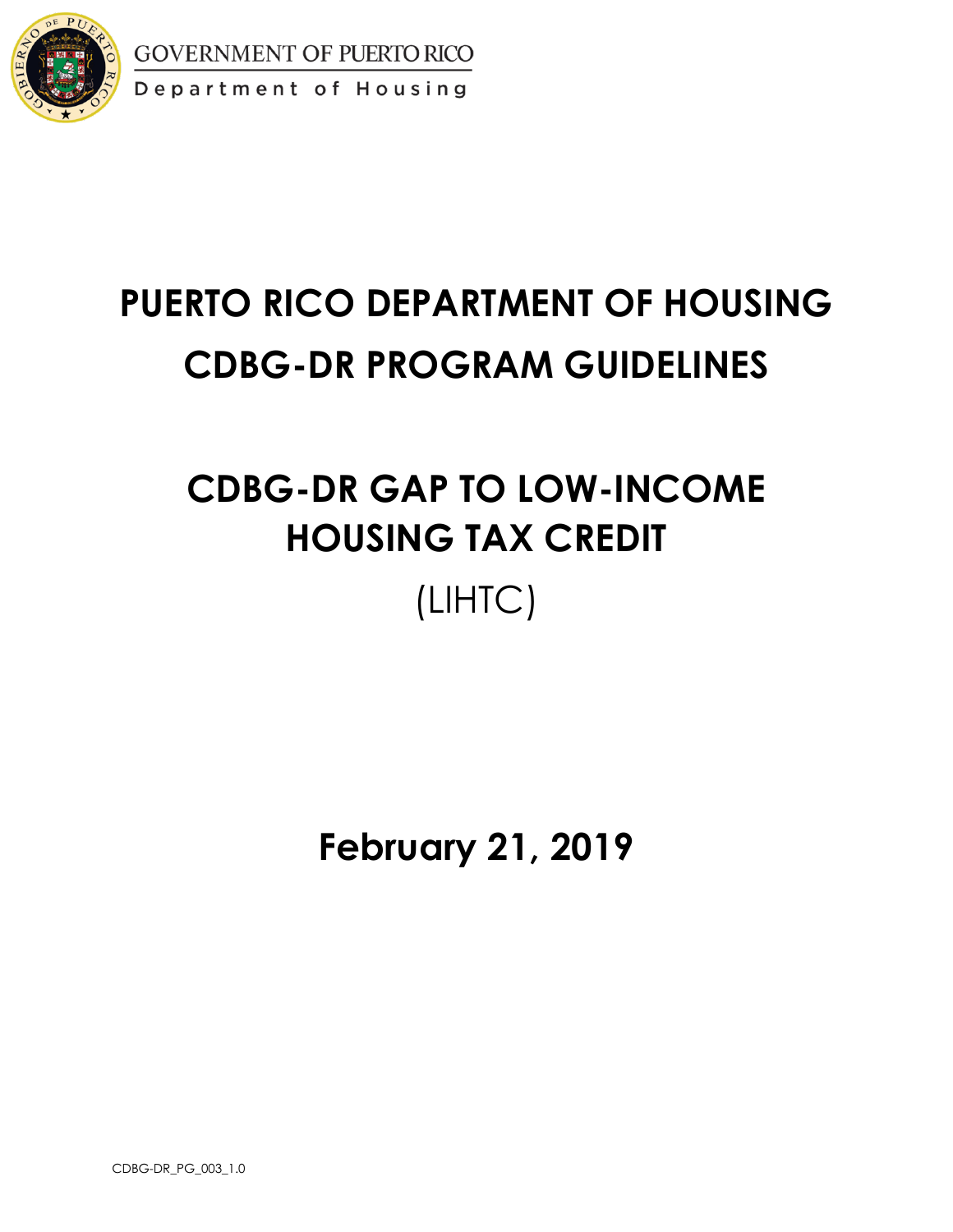CDBG-DR Program Guidelines CDBG-DR Gap to Low-Income Housing Tax Credit (LIHTC) February 21, 2019 (V 1.0) Page 2 of 31

This page is intentionally left blank.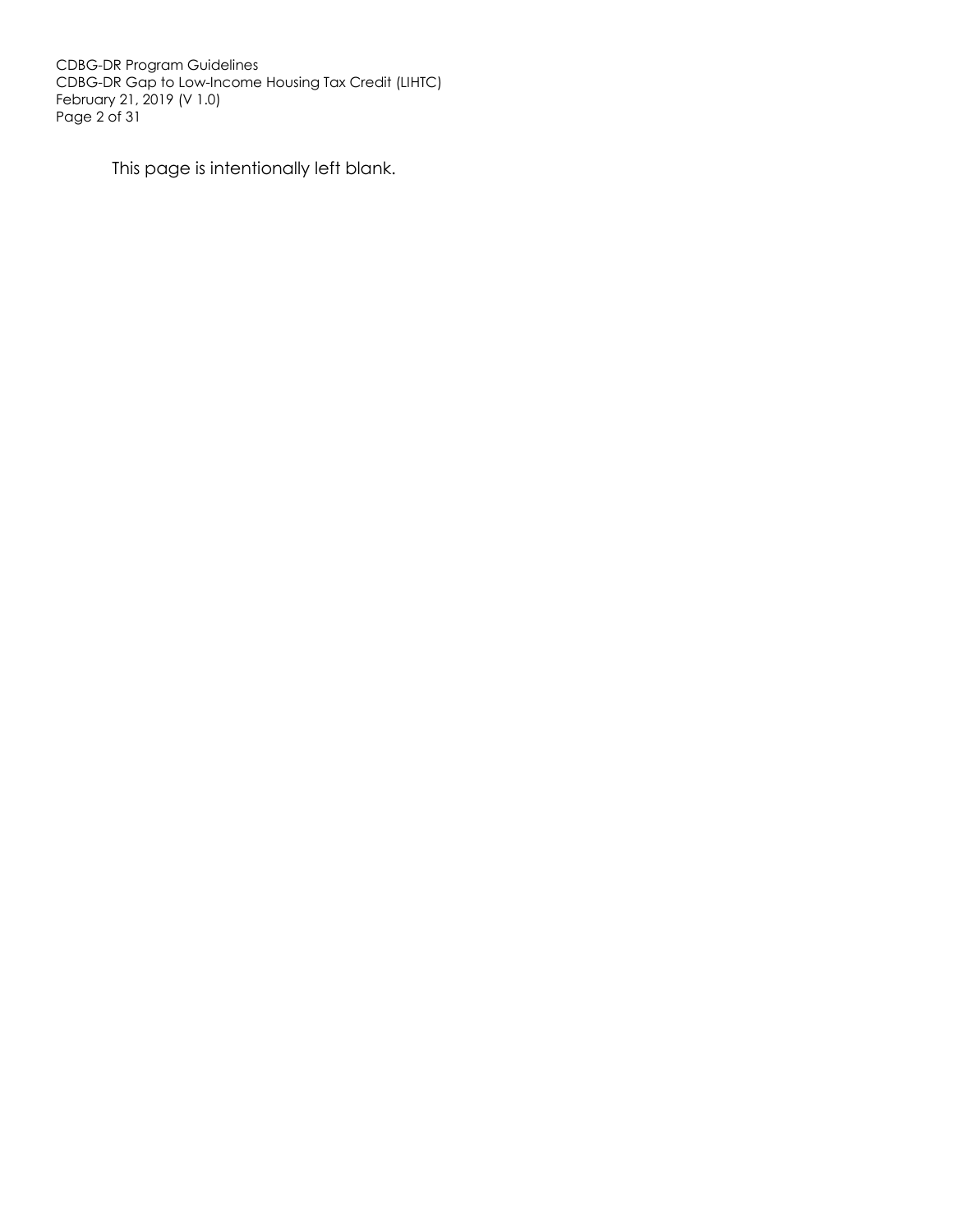#### **CDBG-DR PROGRAM GUIDELINES CDBG-DR Gap to Low-Income Housing Tax Credits (LIHTC) PUERTO RICO DEPARTMENT OF HOUSING Version Control**

| <b>VERSION</b><br><b>NUMBER</b> | <b>DATE REVISED</b> | <b>DESCRIPTION OF REVISIONS</b>       |
|---------------------------------|---------------------|---------------------------------------|
| 1.0                             |                     | February 21, 2019 Original Guidelines |
|                                 |                     |                                       |
|                                 |                     |                                       |
|                                 |                     |                                       |
|                                 |                     |                                       |
|                                 |                     |                                       |
|                                 |                     |                                       |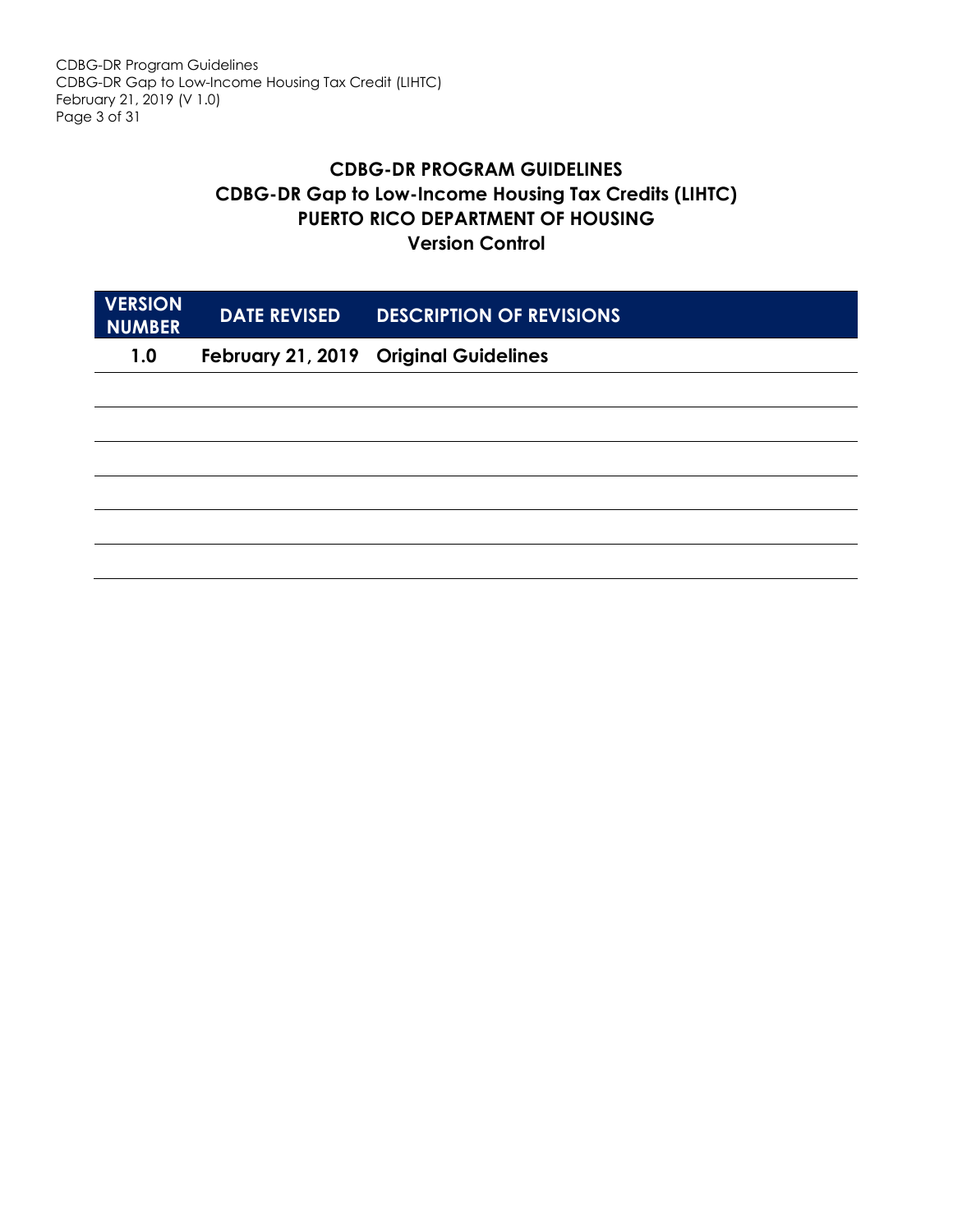## **TABLE OF CONTENTS**

| 2.                                       |                                                   |   |  |
|------------------------------------------|---------------------------------------------------|---|--|
| 3 <sub>1</sub>                           |                                                   |   |  |
| 4.                                       |                                                   |   |  |
|                                          |                                                   |   |  |
|                                          | 5.1 Description of Competitive Selection Criteria | 7 |  |
| 5.2 Commitment and Expenditure Deadlines |                                                   |   |  |
|                                          | 5.3 Process for the Disbursement of Funds         | 8 |  |
|                                          |                                                   |   |  |
|                                          |                                                   |   |  |
|                                          | 8. Exhibits                                       |   |  |
|                                          |                                                   |   |  |
|                                          |                                                   |   |  |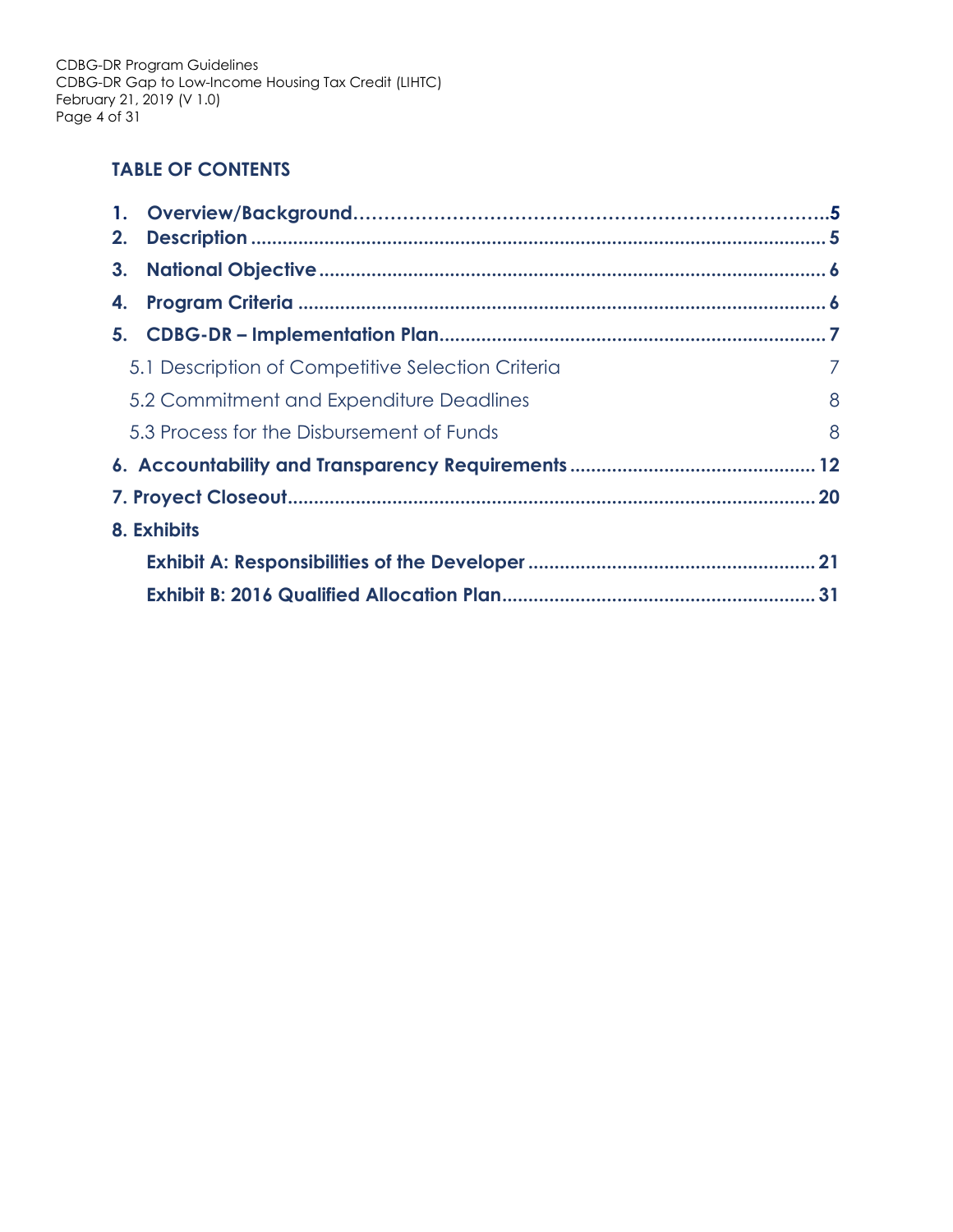CDBG-DR Program Guidelines CDBG-DR Gap to Low-Income Housing Tax Credit (LIHTC) February 21, 2019 (V 1.0) Page 5 of 31

## <span id="page-4-1"></span><span id="page-4-0"></span>**1 Overview/Background**

Puerto Rico faces a sharply increased need for rental housing stock in the aftermath of hurricanes Irma and María. The substantial reduction in available housing units caused by the storms' destruction, combined with the increased number of displaced residents (both on and off the Island) in need of housing, represents a major hindrance to long-term recovery. Incentives are needed to spur development and replenish the current inventory of new, resilient, and affordable rental housing. Effective utilization of the Low-Income Housing Tax Credit (**LIHTC**) leverages such an incentive.

## <span id="page-4-2"></span>**2 Description**

The Puerto Rico Department of Housing (**PRDOH**) will partner with the Puerto Rico Housing Finance Authority (**PRHFA** or **AFV**, for its Spanish acronym), to utilize CDBG-DR to provide gap funding to augment other public and private financing methods for the construction of affordable rental housing units under the LIHTC program administered by PRHFA. Under a typical LIHTC program, a Developer (**Developer**) secures a construction and/or permanent loan from a private lender or public agency, gap financing from a public or private source, and equity from private investors in exchange for LIHTC's. This CDBG-DR funding will serve to meet any capital shortfalls (gaps) and speed the new construction/rehabilitation of qualified projects that are otherwise shovel-ready.

The LIHTC program, described by HUD as "the most important resource for creating affordable housing in the United States today,"<sup>1</sup> allows individuals and legal entities to claim federal income tax credits in exchange for delivering affordable rental housing. LIHTC offers two forms of tax credits, namely, 9%/4% for new construction/rehabilitation, and 4% for new construction/rehabilitation projects that are partially financed with tax-exempt obligations. According to the Internal Revenue Code (**IRC**), over a 10-year period, the respective applicable tax credit percentages are those that yield credits with a present value equal to 70% and 30% of the qualified basis of a project. See 26 U.S.C. §42(b)(1)(B).

Puerto Rico receives millions of dollars each year in LIHTC's. PRDOH intends to optimize the use of CDBG-DR funds by providing gap funding and if needed, interim and permanent loans, to leverage available LIHTC's to create/rehabilitate affordable rental housing.

l

<sup>1</sup> [https://www.huduser.gov/portal/datasets/lihtc.html.](https://www.huduser.gov/portal/datasets/lihtc.html)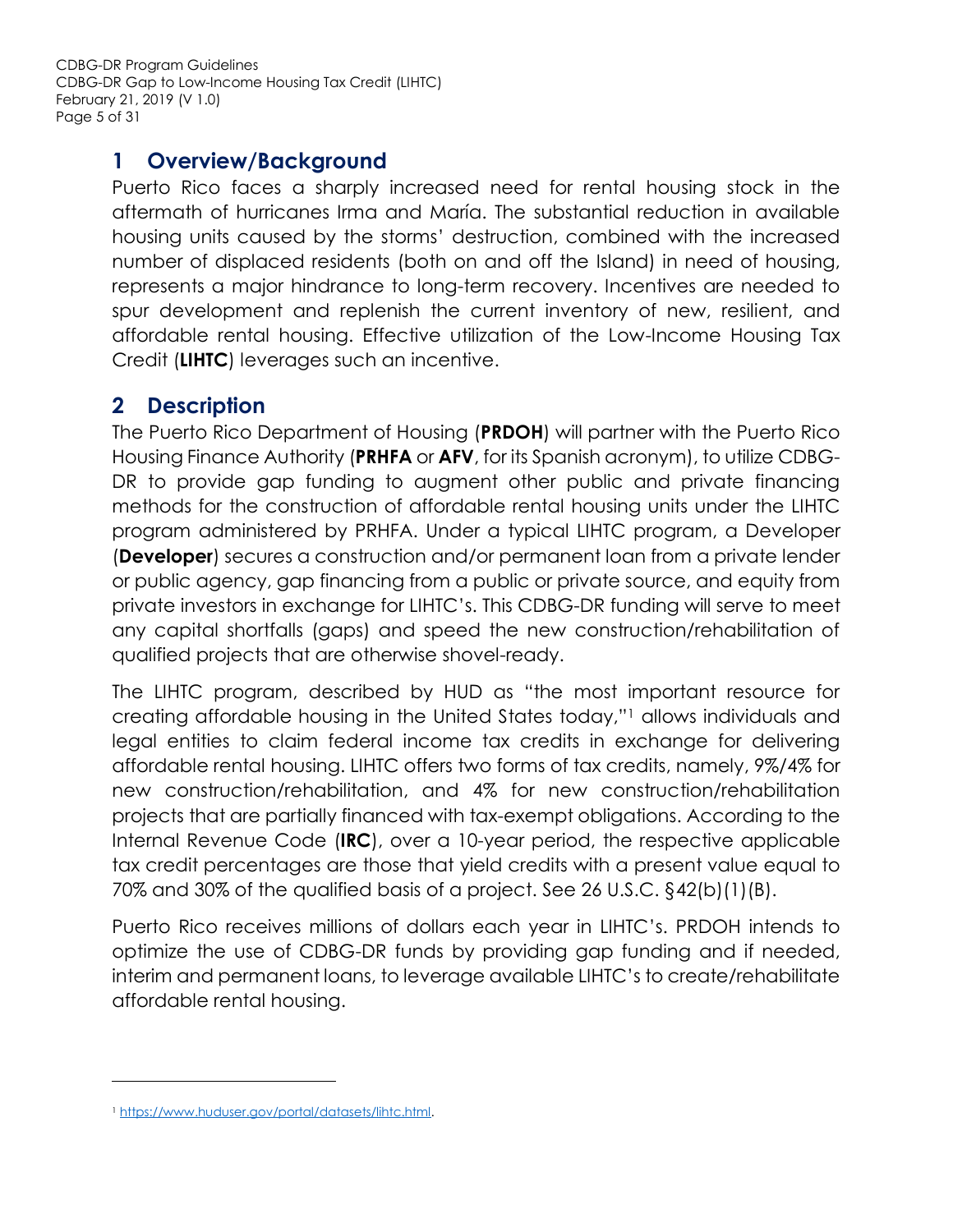CDBG-DR Program Guidelines CDBG-DR Gap to Low-Income Housing Tax Credit (LIHTC) February 21, 2019 (V 1.0) Page 6 of 31

## <span id="page-5-0"></span>**3 National Objective**

Activities under the CDBG-DR Gap to LIHTC Program meet the national objective of benefitting low- and moderate-income persons through housing (**LMI**). See 24 C.F.R. §570.483(b)(3). The national objective will be achieved when a completed LIHTC project is occupied by at least 51% of low- and/or moderate-income households.

## <span id="page-5-1"></span>**4 Program Criteria**

The LIHTC program responds to the need for safe, quality, and affordable rental housing in Puerto Rico, which was a significant need prior to the hurricanes and which expanded dramatically because of them. A recorded 345,333 renter households applied for the Federal Emergency Management Agency Individual Assistance (**FEMA IA**) as a result of hurricanes Irma and Maria.<sup>2</sup> The number of units with confirmed damage may increase as assessment of damage and inspections for code compliance post-storm continues. In the rental market recovery, there is a strong need to formalize the Island-wide rental market reporting and housing standard compliance. Aging buildings impacted by the storms will need to be addressed with a focus on resilience. More than 76% of the Island's rental stock was constructed before 1990. Before the hurricanes, there were 25,000 persons on the public housing waiting list and 7,955 (as of June 2014) on the Section 8 waiting list. There are more than 14,500 tenant households and more than 13,300 owned homes that are overcrowded by one (1) or more persons.<sup>3</sup>

This CDBG-DR Gap to LIHTC Program will create rental housing stock to address rental housing needs at affordable rents. In addition, this Program will participate in eligible activities such as housing construction, acquisition, implementing Green Building Standards, and supplementing the existing LIHTC program. Refer to the 2016 Qualified Allocation Plan (**2016 QAP**) herby attached as Exhibit B. See standalone document also published at [www.cdbg-dr.pr.gov.](http://www.cdbg-dr.pr.gov/) The 2016 QAP and its annexes are also posted on [www.afv.pr.gov.](http://www.afv.pr.gov/) The 2016 QAP may be amended to reflect any future assistance.

CDBG-DR Gap to LIHTC Program responds to the affordable housing needs in Puerto Rico that were impacted by the hurricanes. Currently, 935 units are in the existing 9% LIHTC pipeline and are expected to be completed within 24 months of each project start. CDBG-DR funds with 9% LIHTC will be leveraged to stretch both funding sources and to create projects that accomplish several goals.

 $\overline{a}$ 

<sup>2</sup> FEMA IA data – FIDA 31621 as of April 2, 2018.

<sup>3</sup> Puerto Rico Builder's Association Housing Study, February 2018.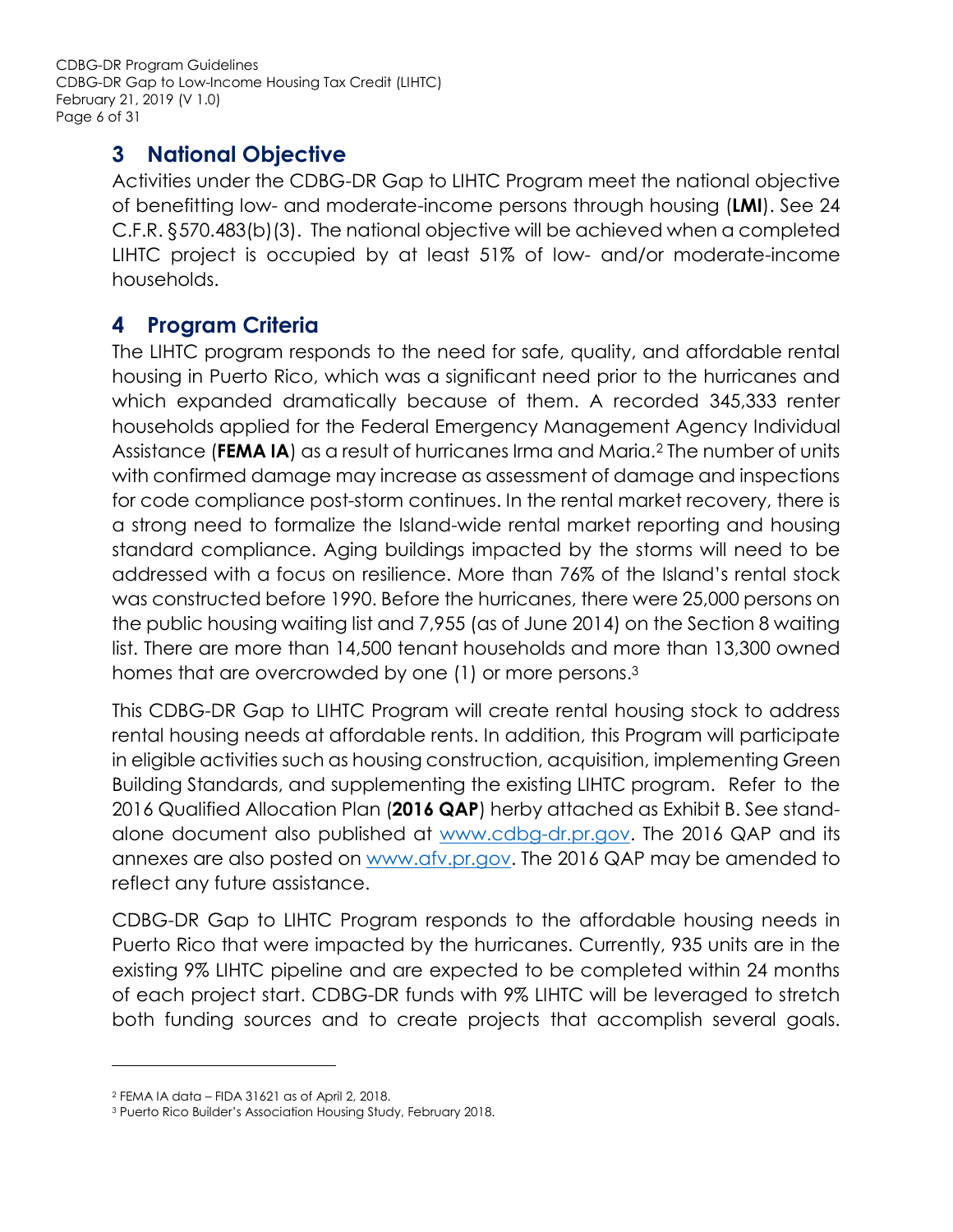CDBG-DR Program Guidelines CDBG-DR Gap to Low-Income Housing Tax Credit (LIHTC) February 21, 2019 (V 1.0) Page 7 of 31

> Projects funded through the CDBG-DR Gap to LIHTC Program must maintain affordable housing in accordance with the 20-year affordability period outlined in the Federal Register Volume 83, Issue 28 (February 9, 2018), 83 FR 5844, or the affordability period required by LIHTC, whichever is longer.

### <span id="page-6-1"></span>**5 CDBG-DR – Implementation Plan**

#### <span id="page-6-0"></span>5.1 Description of Competitive Selection Criteria

Eligible projects include rental housing developments that have been awarded/reserved 2018, 2019, 2020, and 2021 LIHTC's from the 2016 QAP cycle, Notice of Funds Availability 2016 (**NOFA-2016**). PRDOH will allocate CDBG-DR grants and/or loans to fill any existing financial gaps. Should any CDBG-DR funds remain after those projects' financial needs are satisfied, applications of 4% LIHTC's can be received and reviewed for CDBG-DR funding needs. See 26 U.S.C. §142.

For CDBG-DR purposes, the term *Award of LIHTC's* means the date of execution of the *Binding Commitment for a Certificate of Reservation for a Low-Income Housing Tax Credit Allocation* and/or *Carryover Allocation Agreements*.

Selection criteria and weightings appear on the herby attached as Exhibit B. See stand-alone document also published at [www.cdbg-dr.pr.gov.](http://www.cdbg-dr.pr.gov/) The 2016 QAP and its annexes are also posted on [www.afv.pr.gov.](http://www.afv.pr.gov/)

The CDBG-DR written agreement cannot be executed until the environmental clearance for the project, demonstrating compliance with the National Environmental Policy Act and HUD regulations at 24 C.F.R. Part 58, is certified; compliance with the Uniform Relocation Act (**URA**) is confirmed; and Section 3 Plan is approved.<sup>4</sup>

As part of the LIHTC application, the Developer must submit, if applicable, a relocation plan that complies with URA. The relocation plan will be reviewed by PRHFA with the assistance of PRDOH and HUD, as needed. Prior to disbursement of CDBG-DR funds, HUD must approve the relocation plan submitted by the Developer. No construction may begin prior to HUD approval of the relocation plan for the project.

Projects under construction and *shovel ready* (those able to begin construction once the CDBG-DR written agreement is signed) will have priority. Readiness to proceed will be validated by the PRHFA-Inspector technical evaluation of plans,

l

<sup>4</sup> Please refer to the Cross-Cutting Guidelines found at [www.cdbg-dr.pr.gov.](http://www.cdbg-dr.pr.gov/)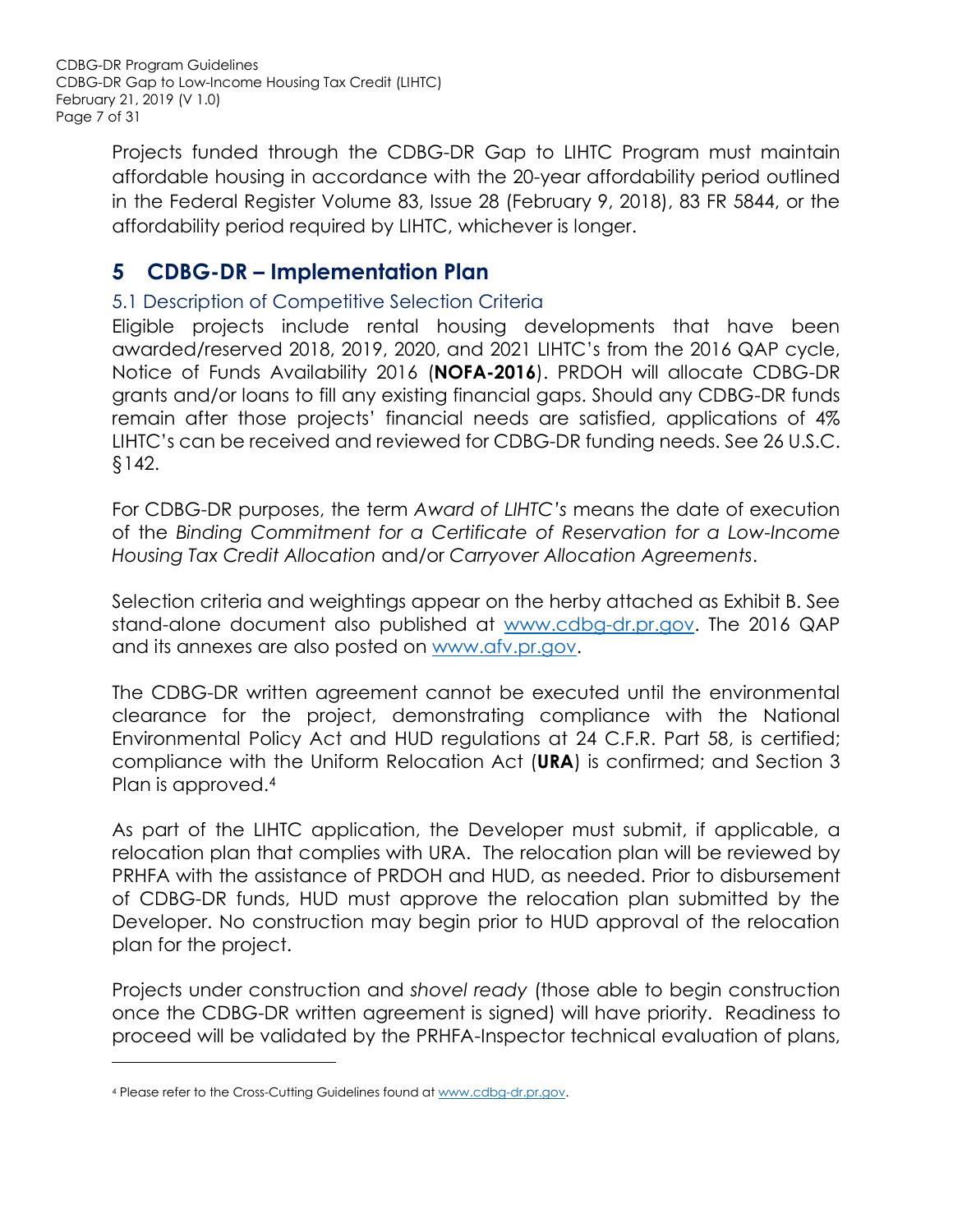studies, permits and governmental endorsements, among other documents, that the Developers will provide.

As required by 83 FR 5844, all new construction of residential buildings and all replacement of substantially damaged residential buildings must comply with a HUD-approved Green Building Standards. LIHTC projects that meet criteria for new construction or replacement of substantially damaged buildings, must meet Energy Star standards, at a minimum. Although Energy Star is the minimum standard, all Developers are encouraged to incorporate green building standards to the greatest extent possible. For rehabilitation of non-substantially damaged structures, Developers must incorporate Green Building standards to the extent possible.

#### <span id="page-7-0"></span>5.2 Commitment and Expenditure Deadlines

CDBG-DR funds may not be used in conjunction with PRHFA's HOME Program. Projects may receive HOME funds from other Participating Jurisdictions.

CDBG-DR awards must meet LIHTC's rent, income, use and compliance monitoring limitations, as well as any other existing or future regulatory requirements.

- a. Underwriting and Subsidy Layering Review will be performed according to the dispositions of the 2016 QAP on its section 5.2- *Development and Pro Forma Assumptions Review*; and section 5.3- *Underwriting and Financial Feasibility Analysis*.
- b. Allocations will be based on equity gaps determined for each submitted application, once the project is evaluated as per the 2016 QAP requirements and applicable underwriting guidelines, with updated sources and uses budget and any additional financial information PRHFA may require.
- c. CDBG-DR funds will be awarded first to projects that received a LIHTC award during or prior to NOFA-2016.

Funds will be disbursed on a random draw basis. No disbursements are allowed unless the CDBG-DR written agreement is signed and dated by both parties (PRHFA and project Developer). Refer to *Responsibilities of the Developer* herby attached as Exhibit A for a detailed description of the Developer's duties before the execution of the agreement, during construction and after completion of construction.

#### <span id="page-7-1"></span>5.3 Process for the Disbursement of Funds

1. The process for disbursement of funds requires that: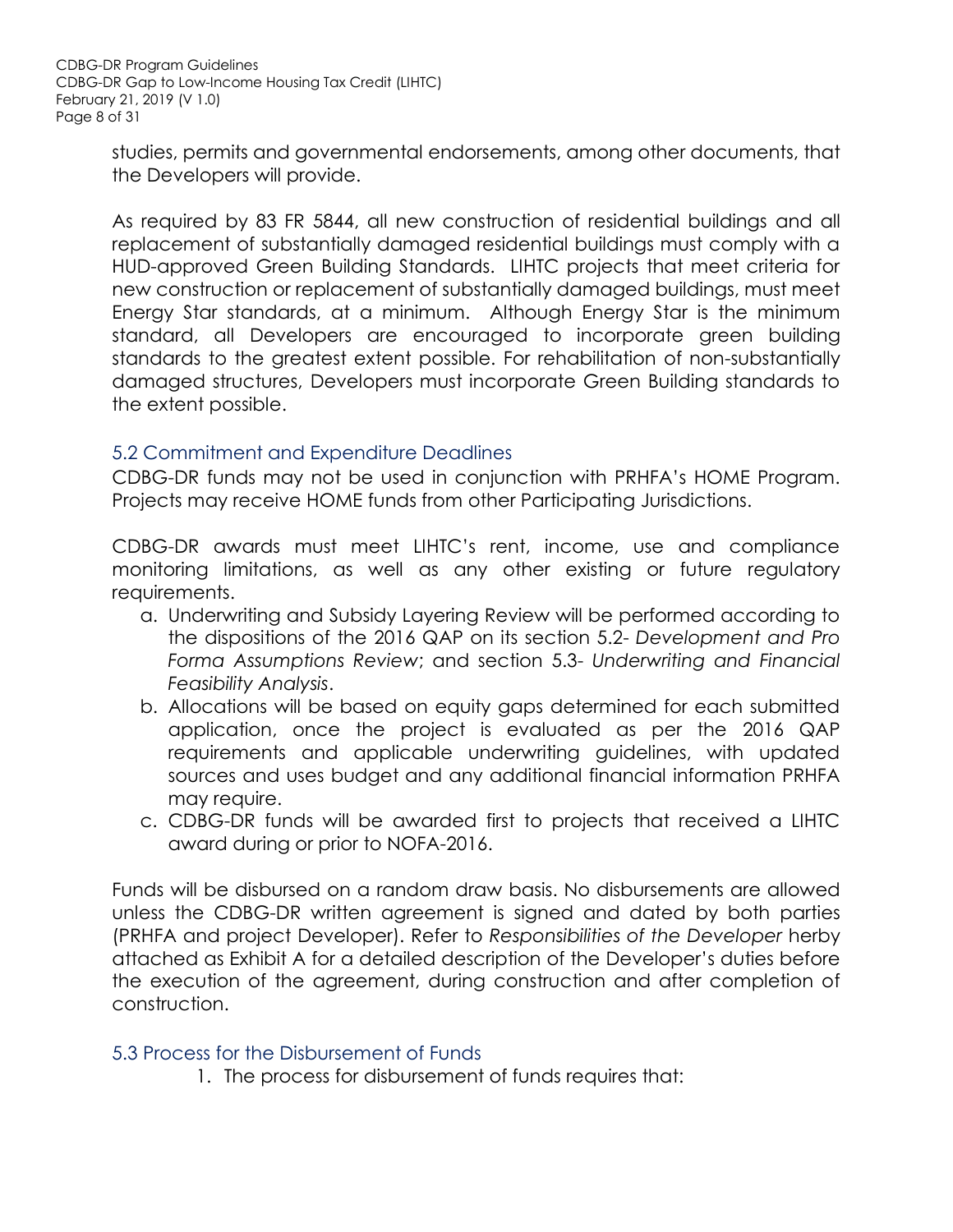- a. Submissions of certifications for payment will be allowed once a month.
- b. The Developer must prepare a folder/binder with all the invoices and supporting documents of the Monthly Certification for Payment (**Certification**). The folder must include an original Application for Payment, dated and signed by the authorized person identified in the CDBG-DR written agreement.

The Developer is responsible to verify each invoice prior to its submittal. Invoices must be in original, include employer social security number or Employer Identification Number (**EIN**), signed by the person who provided the service and contain the following Nullity Clause:

#### *Español*

"Bajo pena de nulidad absoluta certifico que ningún servidor público de la Autoridad para el Financiamiento de la Vivienda de Puerto Rico, sus subsidiarias y afiliadas, es parte o tiene algún interés en las ganancias o beneficios producto del contrato objeto de esta factura, y de ser parte o tener interés en las ganancias o beneficios producto del contrato, ha mediado una dispensa previa. La única consideración para suministrar los bienes o servicios objeto del contrato ha sido el pago acordado con el representante autorizado de la agencia. El importe de esta factura es justo y correcto. Los trabajos de construcción se han realizado, los productos han sido entregados (los servicios prestados) y no han sido pagados".

#### *English*

"We certify under penalty of nullity that no public servant of the Puerto Rico Housing Finance Authority, its subsidiaries or affiliates, will derive or obtain any benefit or profit of any kind from the contractual relationship which is the basis of this invoice. If such benefit or profit exists, the required waiver has been obtained prior to entering into the Agreement. The only consideration to be received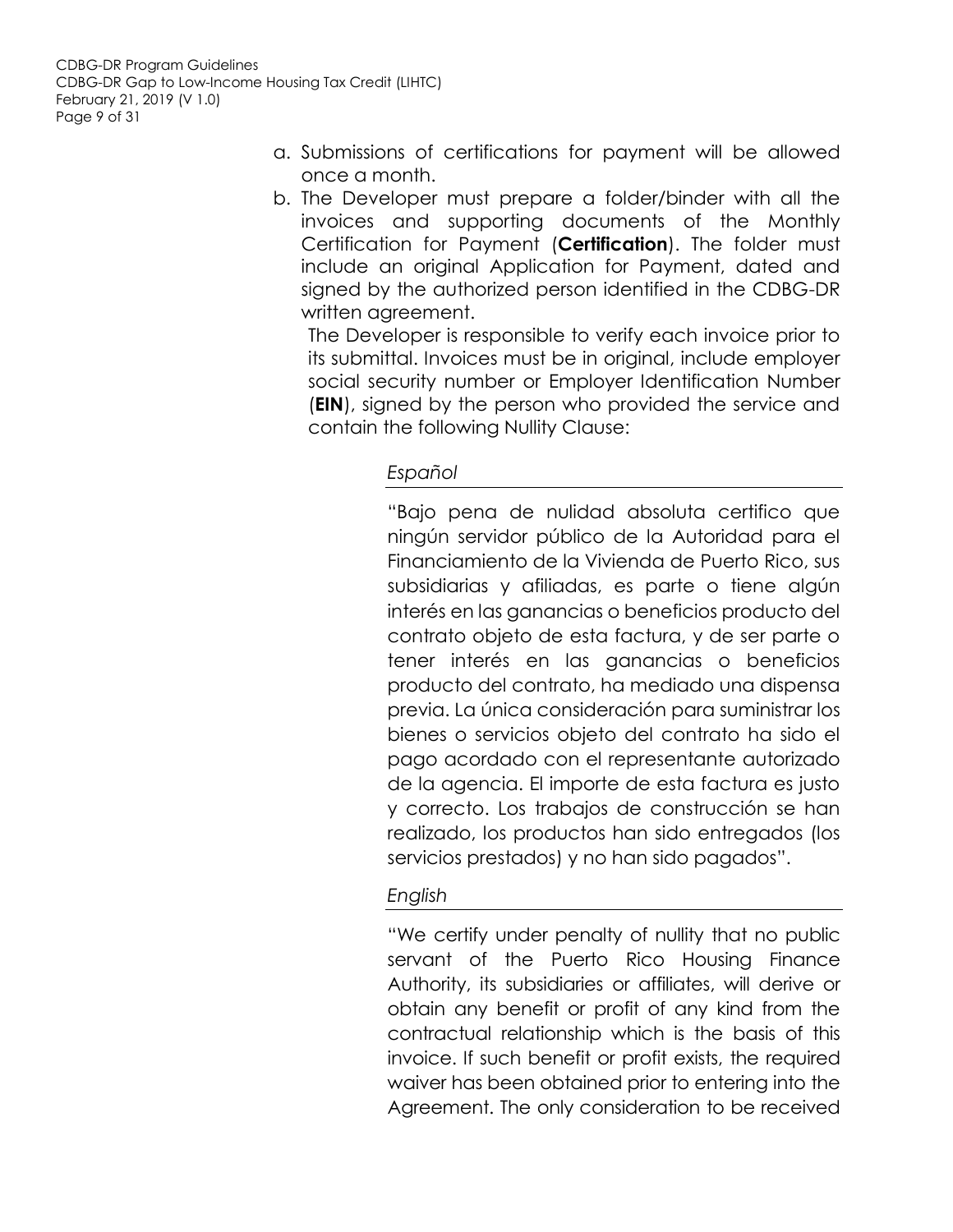CDBG-DR Program Guidelines CDBG-DR Gap to Low-Income Housing Tax Credit (LIHTC) February 21, 2019 (V 1.0) Page 10 of 31

> in exchange for the delivery of goods or for services provided is the agreed-upon price that has been negotiated with an authorized representative from the agency. The total amount shown on this invoice is true and correct. The construction works have been realized, the products have been delivered, the services have been rendered, and no payment has been received."

- b. The invoice for hard construction costs must be submitted in the format provided by The American Institute of Architects (**AIA**) Document AIA G702, Application and Certificate for Payment, and be completed in all its parts.
	- i. Does not have to be notarized.
	- ii. Must include an itemized breakdown of all construction items and quantities to be paid duly approved by the General Contractor, the Developer and the PRHFA-Inspector.
- c. Certifications and invoices (folder) will be received through the PRHFA-Inspector. Additional invoices will not be accepted when the Certification is already in process to be paid.
- d. In order to process the Certification, all computations and quantities must be correct. Any Certification containing errors in its computations will be returned to the Developer.
- e. Every vendor must include with their invoice their Total/Partial Waiver Certificate from Withholding at Source for Services Rendered by Corporations and Partnerships (*Certificado de Relevo Total/Parcial de la Retención en el Origen Sobre Pagos Por Servicios Prestados por Corporaciones y Sociedades*) issued by the Puerto Rico Department of Treasury, if available. Otherwise, they will be subject to the tax withholding required by the laws of Puerto Rico.
- f. After PRHFA approves the Certification, it will be delivered to the PRDOH. The latter will issue the required payment(s).
- g. The term for payment of the Certification is **ten (10) working days** from the moment PRHFA approves it for payment.
- h. Any applicable interest will be capitalized monthly.
- 2. Only costs associated with an eligible CDBG-DR cost are eligible for payment by the program. The development budget will identify the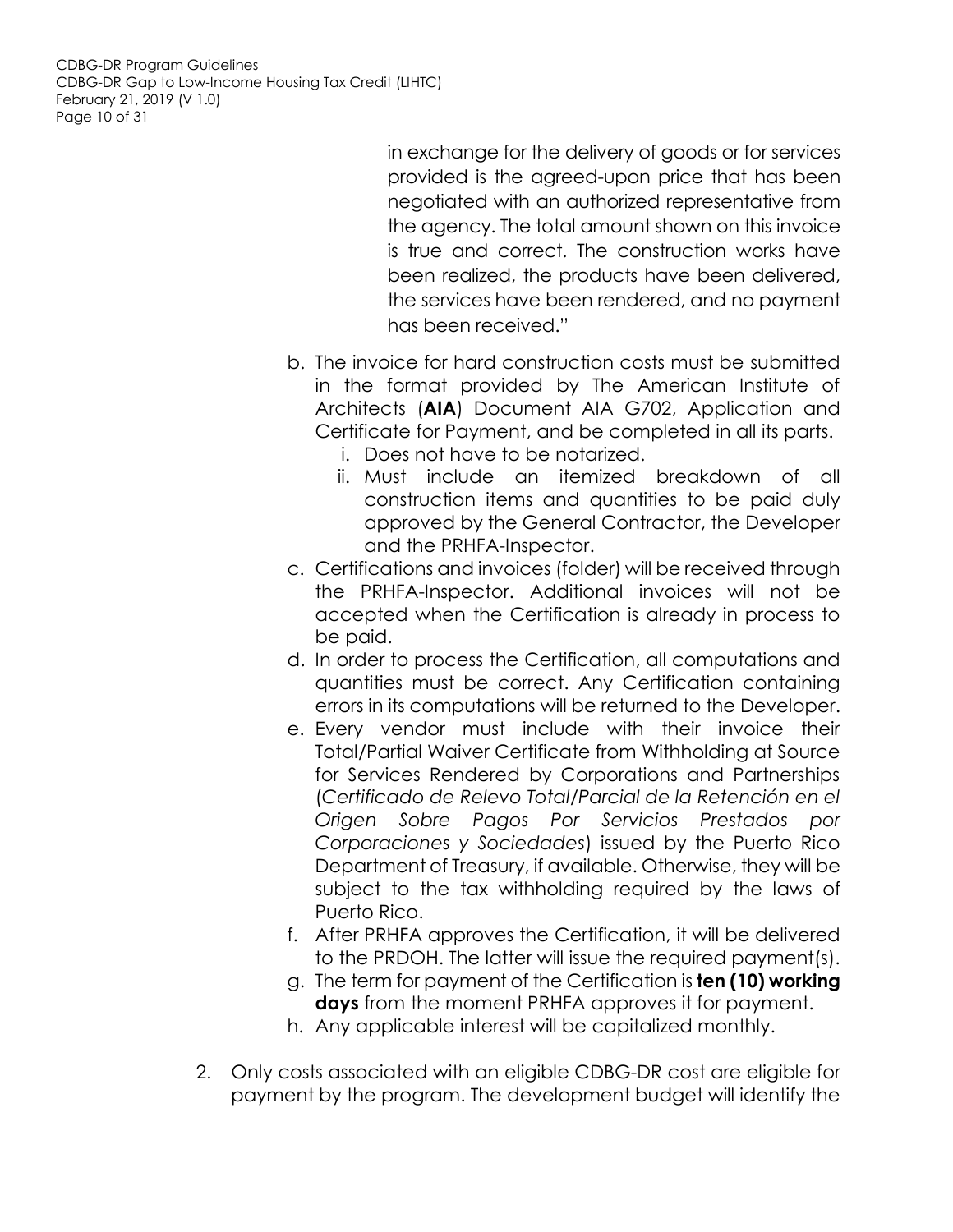CDBG-DR Program Guidelines CDBG-DR Gap to Low-Income Housing Tax Credit (LIHTC) February 21, 2019 (V 1.0) Page 11 of 31

> payment source of each line item. Developers must ensure that only CDBG-DR eligible costs are included in invoices submitted to the program. The PRHFA-Financing Officer in charge of each project will also verify this task. CDBG-DR funds may be used for capital investment in eligible LIHTC projects. Capital investment means costs that are included in the eligible basis of a project under the IRC. See 26 U.S.C. § 42. on Low-income housing credit.

- 3. Accounting of disbursements and projects expenditures will be ongoing to ascertain that funds are expended according to the terms of the CDBG-DR written agreements. This process will help identify those projects that do not comply with deadlines. Quarterly, PRHFA will track and report to PRDOH fund commitments and expenditures, and beneficiary information when available. This task will be a combined effort between the PRHFA Financing and Tax Credit Department and their Accounting/Pre-Audit Department.
- 4. CDBG-DR awardees will commit to a development funding plan, acceptable to PRHFA, confirming that:
	- a. Development of the qualified rental property will be constructed and placed in service by the date stipulated in the LIHTC Carryover Allocation Agreement.
	- b. Developers will be required to file a monthly report providing confirmation of progress toward meeting these expenditure deadlines. The assigned PRHFA Financing Officer will review it and enforce its compliance. A form will be designed and provided to each Developer.
- 5. A Project that is not completed in accordance with the terms and conditions of the CDBG-DR written agreement will be considered terminated prior to completion and all CDBG-DR funds must be repaid by the Developer.
- 6. The CDBG-DR written agreements will set forth all CDBG-DR program and crosscutting federal grant requirements. These will be enforceable through the recordation of a restriction binding on all Developers and successors. In Puerto Rico, it is achieved with a public deed recorded at an appropriate Property Registry.
- 7. Depending on each project's percentage of completion and an assessment of whether any project delays will affect meeting CDBG-DR deadlines, project Developers will be responsible for any equity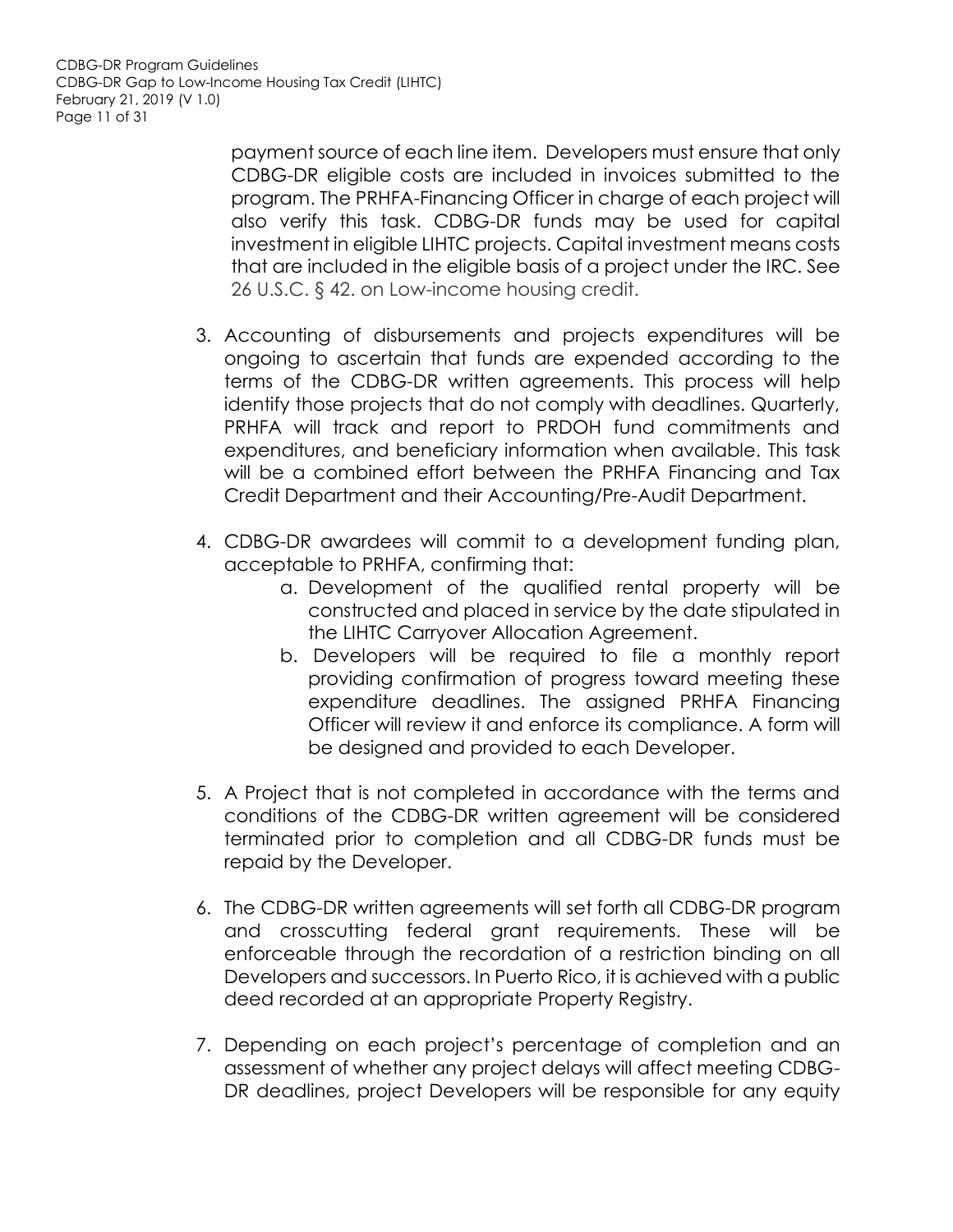gap they may face, unless prevailing circumstances merit any reconsideration of PRHFA´s determination.

8. PRHFA reserves the right to exercise its prudent discretion when the circumstances so warrant it. PRHFA and PRDOH will recapture funds not expended within the terms stipulated in the CDBG-DR written agreements. Recaptured funds will be returned to the program for future use.

### <span id="page-11-0"></span>**6 Accountability and Transparency Requirements**

- 1. Selection criteria and weightings appear on 2016 QAP herby attached as Exhibit B. See stand-alone document also published at [www.cdbg-dr.pr.gov.](http://www.cdbg-dr.pr.gov/) The 2016 QAP and its annexes are also posted on [www.afv.pr.gov.](http://www.bgfpr.com/subsidiaries/housing-finance-authority.html)
- 2. PRHFA will report to PRDOH as stipulated in each CDBG-DR agreement. All Information reported will be available, as part of PRDOH's Quarterly Performance Reports (**QPR's**), at [www.cdbg](http://www.cdbg-dr.pr.gov/)[dr.pr.gov.](http://www.cdbg-dr.pr.gov/) Reported data will be, but is not limited, to the following:
	- a. Total amount of CDBG-DR funds received;
	- b. Amount of CDBG-DR funds expended or obligated to projects or activities, and unobligated balance;
	- c. List of projects or activities that expended or obligated CDBG-DR funds:
		- i. Name of project;
		- ii. Description of project;
		- iii. Evaluation of completion status of project;
		- iv. Information on beneficiaries served, when available.
- 3. Since CDBG-DR funds are federal financial assistance, recipients under this Program are be subject, but not limited, to abide with the following laws: 5
	- a. Federal Funding Accountability and Transparency Act of 2006 (**FFATA**), as amended.
		- i. 2 C.F.R. Part 170 (REPORTING SUBAWARD AND EXECUTIVE COMPENSATION INFORMATION).
	- b. Fair Housing Act of 1968 (**FHA**), as amended, 42 U.S.C. §3601 *et seq*.;
		- i. 24 C.F.R. Part 100 (DISCRIMINATORY CONDUCT UNDER THE FAIR HOUSING ACT);

l

<sup>5</sup> Please refer to the Cross-Cutting Guidelines found at [www.cdbg-dr.pr.gov.](http://www.cdbg-dr.pr.gov/)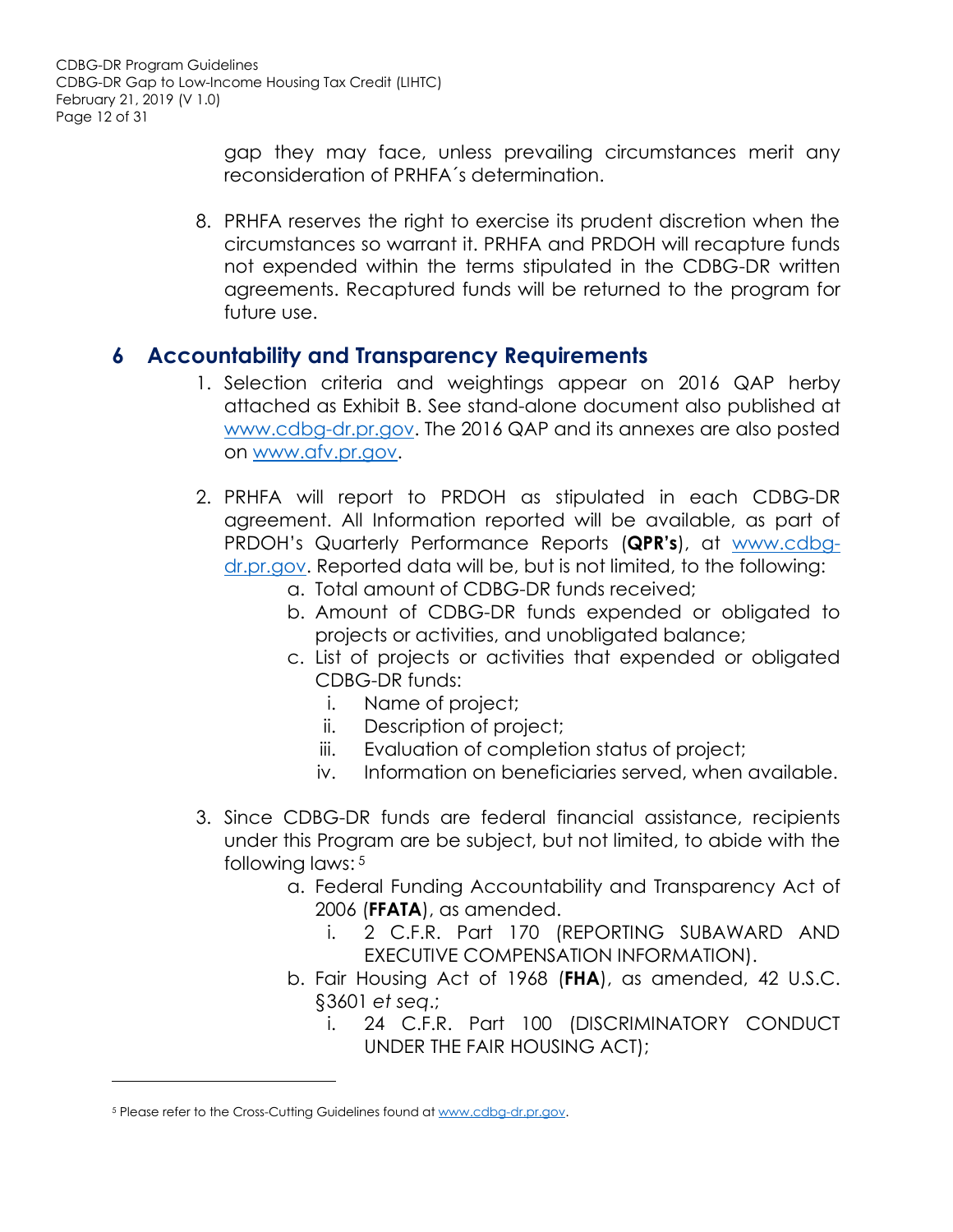CDBG-DR Program Guidelines CDBG-DR Gap to Low-Income Housing Tax Credit (LIHTC) February 21, 2019 (V 1.0) Page 13 of 31

- ii. 24 C.F.R. Part 107 (NONDISCRIMINATION AND EQUAL OPPORTUNITY IN HOUSING UNDER EXECUTIVE ORDER 11063).
- c. Title VI of Civil Rights Act of 1964, as amended, 42 U.S.C. §2000(d), *et seq*: prohibits discrimination on the basis of race, color, and national origin in programs and activities receiving federal financial assistance.
	- i. 24 C.F.R. Part 1 (NONDISCRIMINATION IN FEDERALLY ASSISTED PROGRAMS OF THE DEPARTMENT OF HOUSING AND URBAN DEVELOPMENT - EFFECTUATION OF TITLE VI OF THE CIVIL RIGHTS ACT OF 1964).
- d. Age Discrimination Act of 1975, 42 U.S.C. §6101 *et seq*.
	- i. 24 C.F.R. Part 146 (NONDISCRIMINATION ON THE BASIS OF AGE IN HUD PROGRAMS OR ACTIVITIES RECEIVING FEDERAL FINANCIAL ASSISTANCE).
- e. Affirmative Fair Housing Marketing Plan. PRHFA will work in conjunction with the PRDOH and municipalities to:
	- i. Inform the public, Developers and potential tenants about Federal fair housing law and PRHFA's affirmative marketing policy;
	- ii. Establish requirements and practices each Developer must follow to carry out PRHFA's requisites; and
	- iii. Implement and help Developers with procedures to inform and solicit applications from individuals in the housing market not likely to apply for housing without special outreach, such as:
		- 1) Translation of marketing material for English deficient persons;
		- 2) Placement of translated marketing material in minority owned media; and
		- 3) Meaningful access concerning the project (*i.e.*, translations of application procedures, tenancy and other project amenities).
	- iv. Create records that describe what PRHFA and Developers did to affirmatively market units and records to assess the results of those actions; and
	- v. Annually assess the success of affirmative marketing steps and what corrective measures will take place if these marketing requirements are not met.
- f. Rehabilitation Act of 1973, 29 U.S.C. §701 *et seq*.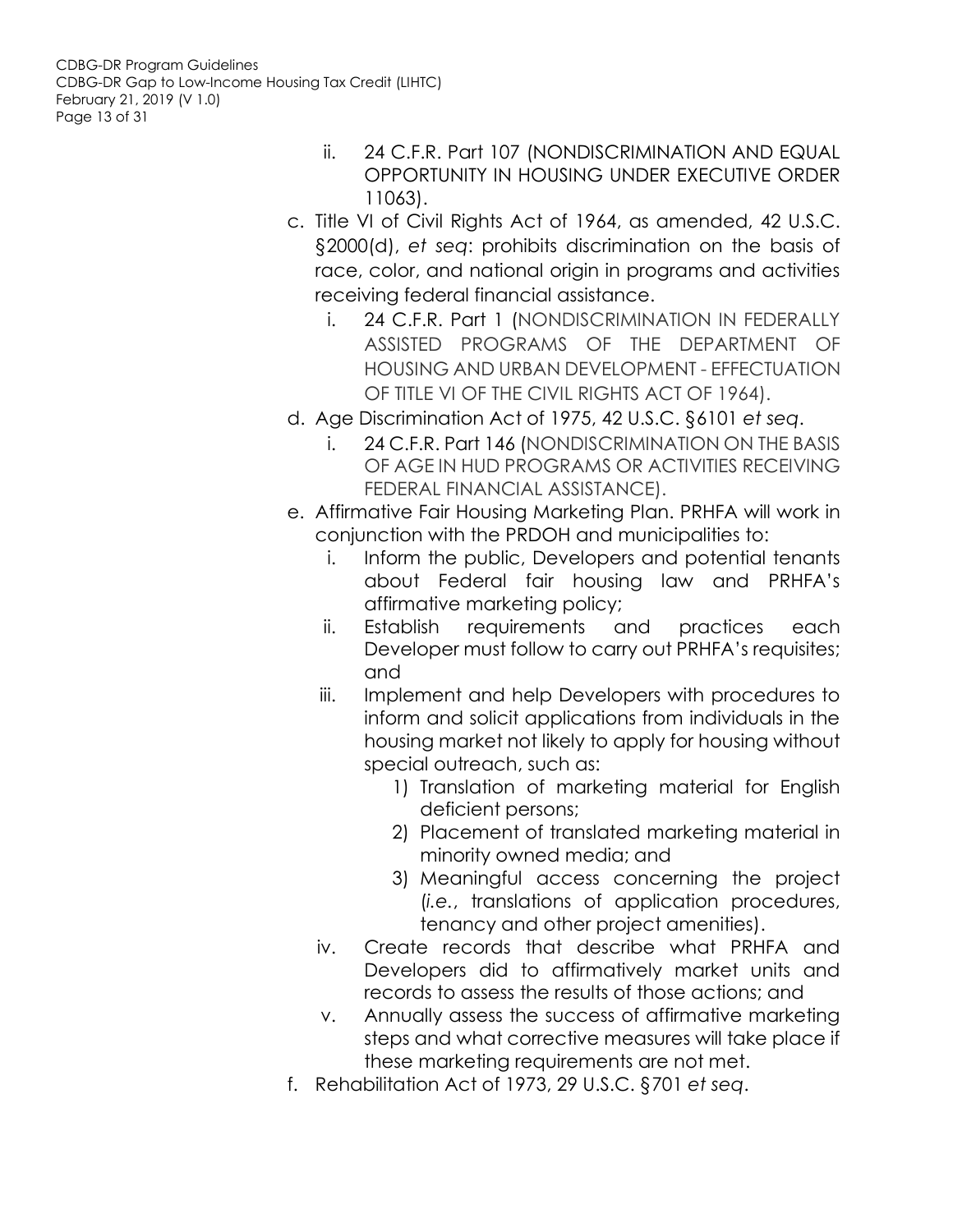- i. Section 504, 29 U.S.C. §794 (NONDISCRIMINATION UNDER FEDERAL GRANTS AND PROGRAMS).
- ii. 24 C.F.R. Part 8 (NONDISCRIMINATION BASED ON HANDICAP IN FEDERALLY ASSISTED PROGRAMS AND ACTIVITIES OF THE DEPARTMENT OF HOUSING AND URBAN DEVELOPMENT).
- iii. In compliance with the above-mentioned dispositions, the Conciliation Agreement and Voluntary Compliance Agreement (**VCA**), approved by HUD on June 21, 2017 (with an effectiveness term of five (5) years), and PRDOH and PRHFA commitment with the disabled community, all recipients, contractors and sub-contractors must comply with:
	- 1) 12% of the total ground floor and/or elevatorserviced unit inventory will be made fully mobility-accessible under the 2010 ADA Standards and, wherever applicable, the Uniform Federal Accessibility Standards (UFAS).
	- 2) 3% of the total unit inventory will be made sensory-accessible under the 2010 ADA Standards and, wherever applicable, the Uniform Federal Accessibility Standards (UFAS).
	- 3) Certification of compliance with accessibility requirements of the FHA and, wherever applicable, the 1991 or 2010 American with Disabilities Act (**ADA**) standards and the Uniform Federal Accessibility Standard (**UFAS**) subject to the following:
		- i. If a housing project and/or program office is determined to be fully accessible, housing owners, managers, and/or, if applicable, management agents, shall submit within **one hundred and twenty (120) days** of Respondents' notice, a copy of the above required Accessibility Self-Evaluation;
		- ii. If a housing project and/or program office does not comply with the accessibility requirements of the FHA and/or ADA, housing owners, managers, and/or, if applicable, management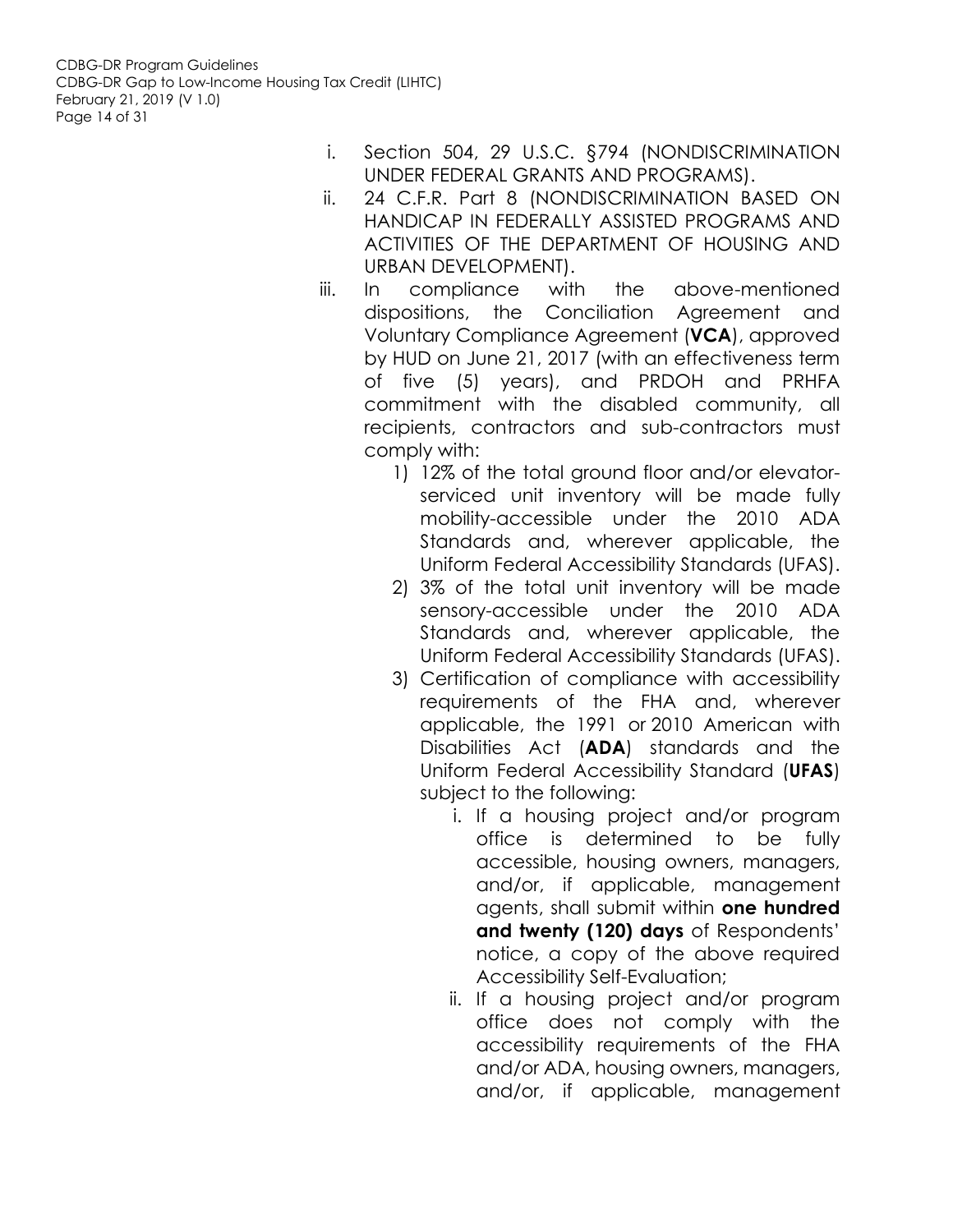CDBG-DR Program Guidelines CDBG-DR Gap to Low-Income Housing Tax Credit (LIHTC) February 21, 2019 (V 1.0) Page 15 of 31

> agents shall submit no later than **one hundred and fifty (150) days** of Respondents' notice of transition plan for converting such projects and/or offices. The transition plan must identify physical obstacles at each project and/or offices. The transition plan must identify physical obstacles at each project and/or office and provide a retrofitting schedule for such areas' conversion.

- 4) Designer and/or builder parties are bound by the following design and construction obligations:
	- i. Preliminary drawings of the proposed new construction and/or rehabilitation, including a site plan, building elevations and unit floor plans must be provided. The project architect shall certify that the development will comply with the accessibility requirements of FHA and, wherever applicable, the 2010 ADA standards and UFAS.
	- ii. Prior to designing any new construction and/or rehabilitation activity, the project architect must furnish proof of the professional liability insurance covering negligent acts, accessibility errors and/or omissions under the FHA and, wherever applicable, the 2010 ADA standards and UFAS. This professional liability insurance must be for an amount not less than 10% of the estimated construction cost.
	- iii. Prior to commencement of new construction and/or rehabilitation activities at any LIHTC site, the project builders and contractors must furnish proof of a performance or surety bond for no less than 50% value of the construction contract.
- 5) Appointment of an ADA Coordinator by contracted housing providers with fifty (50) or more employees, or 504 Coordinator when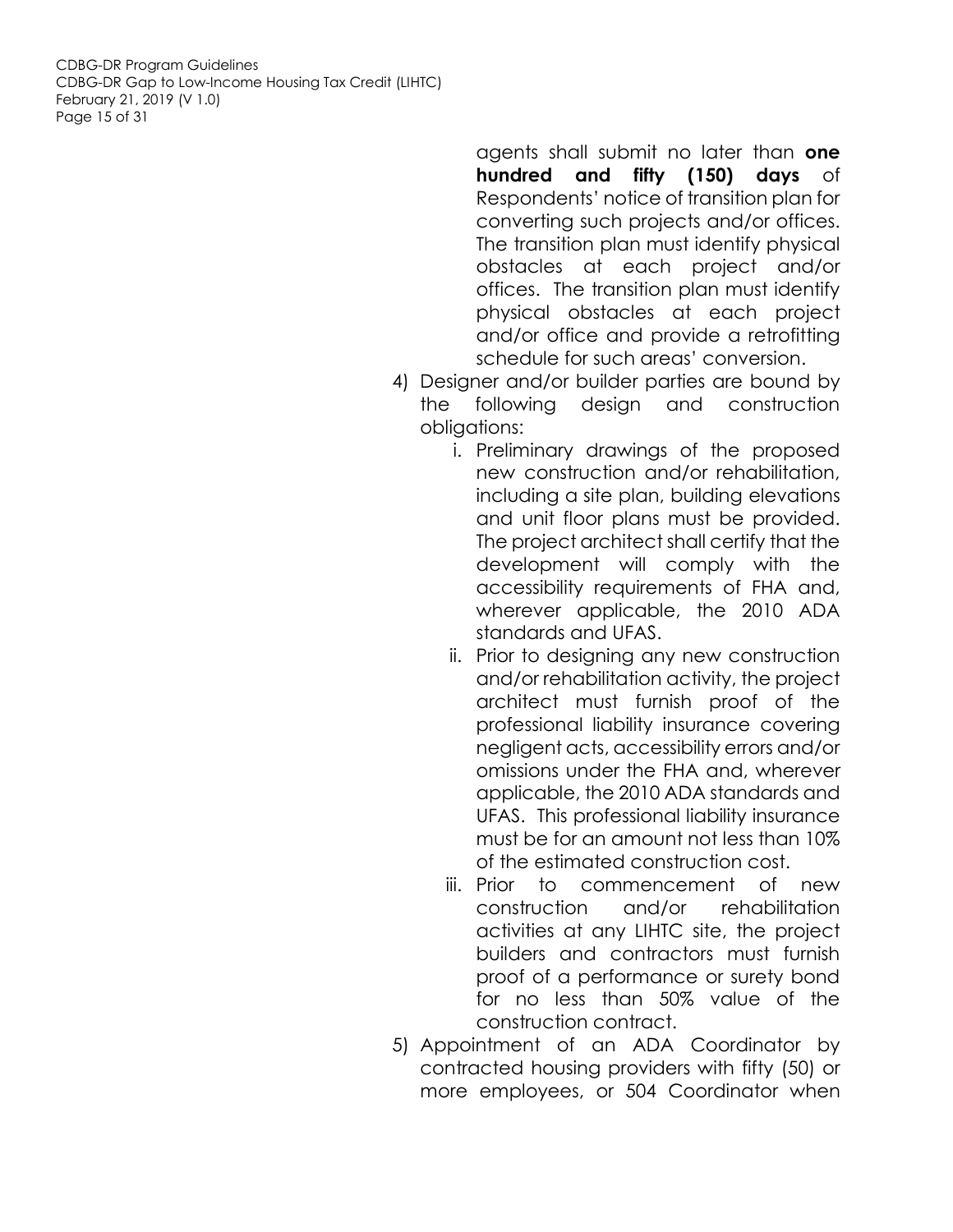CDBG-DR Program Guidelines CDBG-DR Gap to Low-Income Housing Tax Credit (LIHTC) February 21, 2019 (V 1.0) Page 16 of 31

> such providers have fifteen (15) or more employees.

- 6) Adherence to the reasonable accommodations and reasonable modifications policies created by both PRDOH and PRHFA and made available at [www.cdbg-dr.pr.gov](http://www.cdbg-dr.pr.gov/) and [www.afv.pr.gov](http://www.afv.pr.gov/) .
- 7) Within **one hundred and fifty (150) days** of the signatory execution of the abovementioned VCA, Respondents PRDOH and PRHFA will officially adopt and disseminate the aboverequired policy and tracking log in the following manner:
	- i. The updated reasonable accommodation and modification policy will be publicly posted and displayed in prominent locations of Respondents' respective websites www.vivienda.pr.gov and [www.afv.pr.gov\)](http://www.afv.pr.gov/), and on-site at all regional and main offices where information for federally and/or state funded housing programs is made available to the general public.
- 8) Adherence to the agency-wide civil rights policy created by both PRDOH and PRHFA.
	- i. Respondents PRDH and PRHFA agree that within **one hundred and fifty (150) days** after the date of entry of this VCA they will both have created and established an agency-wide civil rights compliance policy. This compliance policy will be distributed internally among Respondents' employees, including contractors, sub-contractors, and project owners. It shall be based on the provisions of the FHA, Title II of the ADA and *Olmstead v. L.C.,* 527 U.S. 581 (1999), and will explain that compliance with its requirements is a federal obligation which supersedes any other conflicting duty under local law,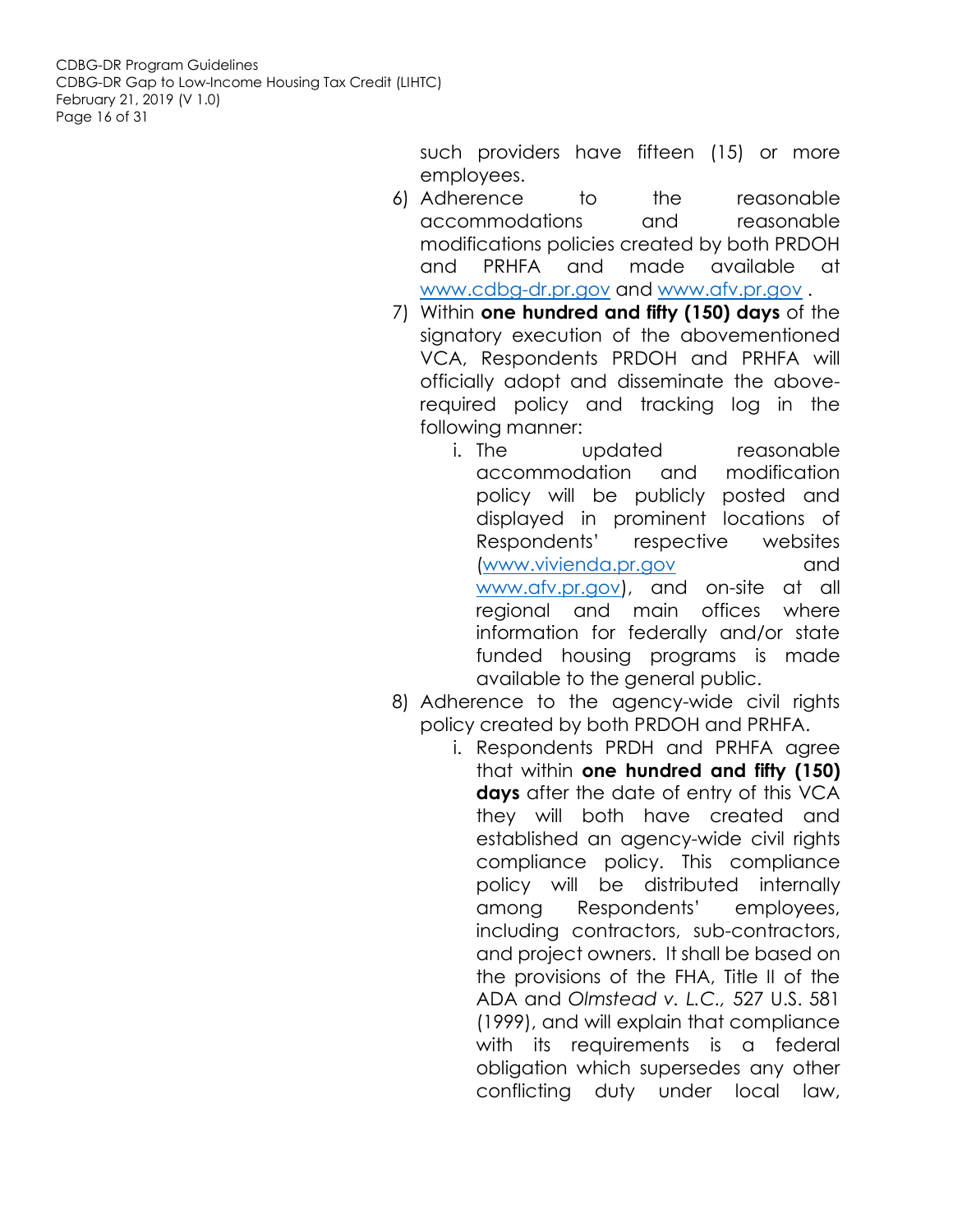CDBG-DR Program Guidelines CDBG-DR Gap to Low-Income Housing Tax Credit (LIHTC) February 21, 2019 (V 1.0) Page 17 of 31

> regulations and/or contracts. Respondents' policy shall include any and all appropriate enforcement provisions deemed necessary to effect full compliance with federal civil rights.

- 9) Accessible occupancy rules:
	- i. All new and existing LIHTC project with fully accessible units for occupancy by individuals with mobility and/or sensory impairments shall provide a preference for those accessible units as follows:
		- 1. Firstly, preference will be given to the occupant of another unit within the same project having disabilities requiring accessibility features of the vacant unit and who is occupying a unit lacking such features. If no such occupant exists, then;
		- 2. Secondly, to an eligible qualified applicant on the waiting list having disabilities requiring the accessibility features of the vacant unit.
		- 3. If the unit is offered to an applicant without disabling conditions needing of the unit's accessibility features, then the owner and/or manager shall require the applicant to agree (and shall incorporate this VCA to the lease) to move to a nonaccessible unit whenever it becomes available and within **thirty (30) days** of delivery of a written notification in this regard.
	- ii. Owners and managers shall adopt suitable means to ensure the information regarding the availability of accessible units reaches eligible individuals with disabilities and shall undertake reasonable nondiscriminatory steps to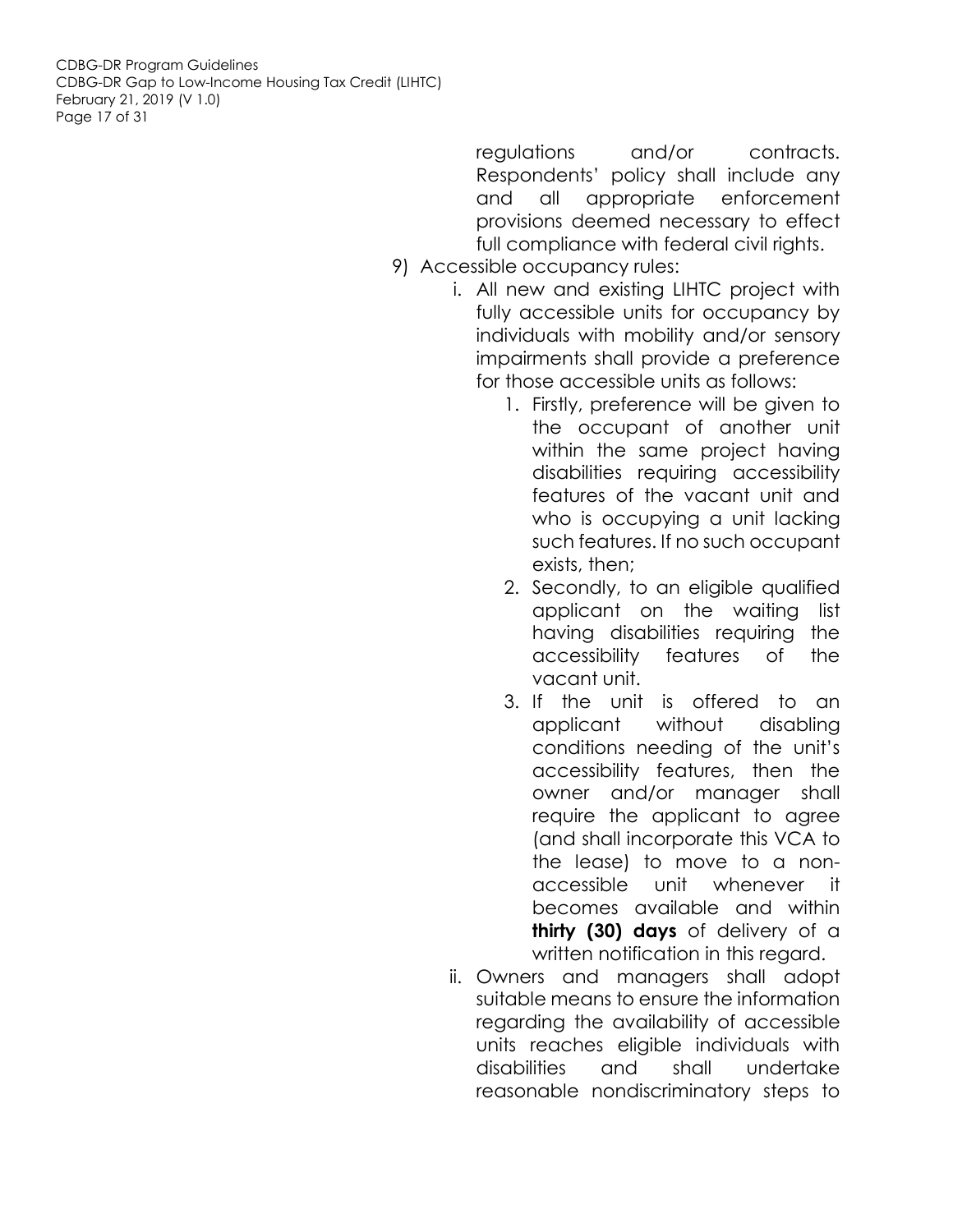CDBG-DR Program Guidelines CDBG-DR Gap to Low-Income Housing Tax Credit (LIHTC) February 21, 2019 (V 1.0) Page 18 of 31

> maximize the utilization of such units by eligible individuals.

- 10) Creation and implementation of reasonable accommodations and reasonable modifications policies tracking log.
	- i. No later than **one hundred (100) days** of the signatory execution of this VCA and throughout its duration thereafter Respondents, including, its project owners, will create and maintain a reasonable accommodations and modifications log which shall track the following information: (1) date and time of the accommodation/modification inquiry or request, (2) nature of the inquiry or request, (3) action taken, (4) whether the request was rejected or a change was made to the originally requested accommodation(s), and (5) documentation reflecting the final disposition of each request.
- 11) ADA discussions with contractors and/or subcontractors, including project owners:
	- i. No later than one **hundred (100) days** of this VCA, Respondents PRDH and PRHFA, including project owners, shall require contractors and/or subcontractors to discuss their contractual duties with any of the ADA-designated employees required above to ensure that activities will be performed in an ADA-compliant manner. This requirement shall be effected by including a clause in all contracts with contractors and/or subcontractors requiring them to, as minimum meet the ADA-designated employee in the following two instances: prior to executing contracted activities and when contracted activities are nearing 90% completion.
- g. National Environmental Policy Act of 1969 (**NEPA**), as amended, 42 U.S.C. §4321 *et seq*.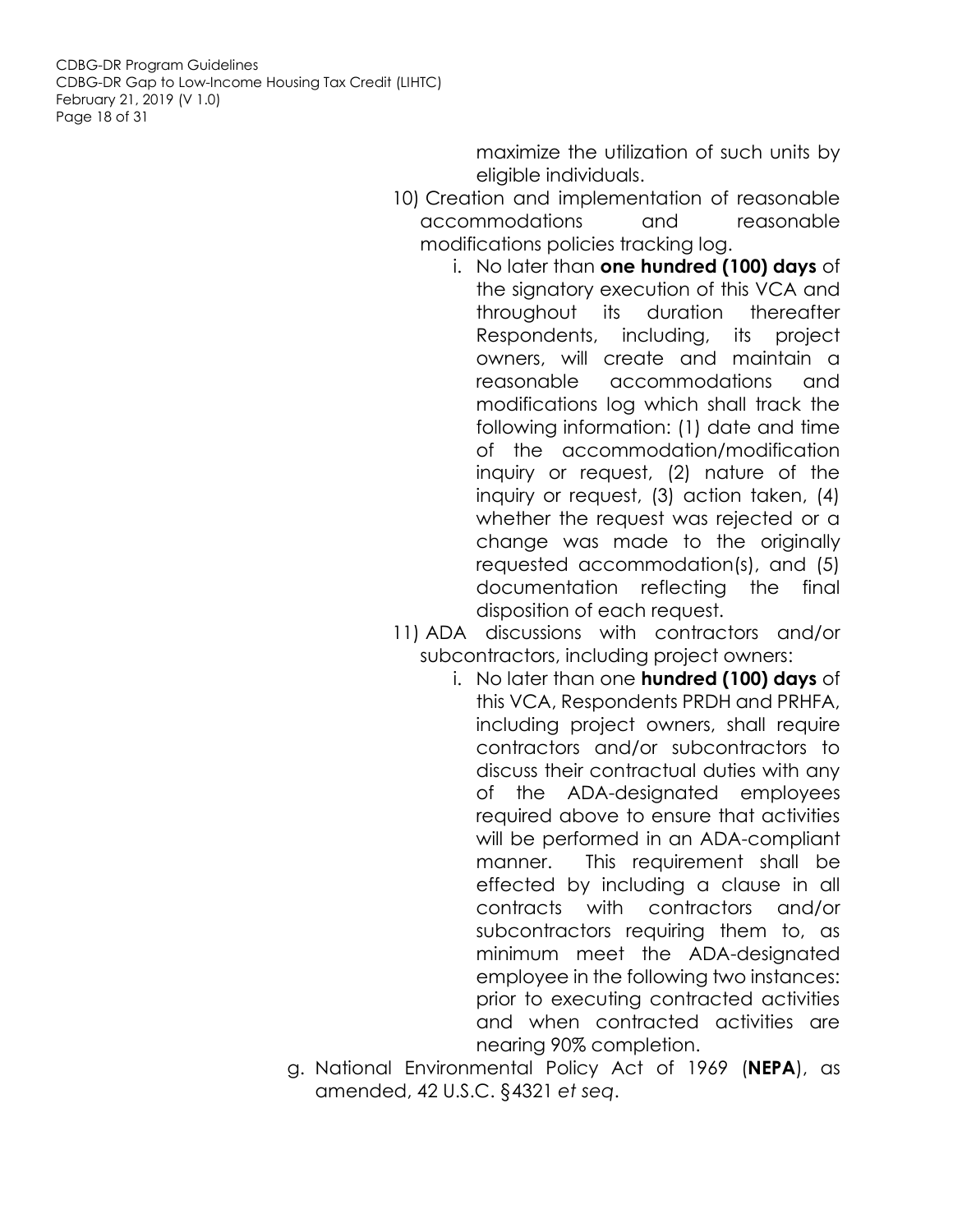CDBG-DR Program Guidelines CDBG-DR Gap to Low-Income Housing Tax Credit (LIHTC) February 21, 2019 (V 1.0) Page 19 of 31

- i. 24 C.F.R. Part 58 (ENVIRONMENTAL REVIEW PROCEDURES FOR ENTITIES ASSUMING HUD ENVIRONMENTAL RESPONSIBILITIES).
- h. Lead-Based Paint Poisoning Prevention Act of 1971, 42 U.S.C. § 4831 *et seq.*
- i. Residential Lead-Based Paint Hazard Reduction Act of 1992, 42 U.S.C. § 4851 *et seq.*
- j. Davis-Bacon Act of 1931 (**DBA**), as amended, 40 U.S.C. § 3141 *et seq.*
- k. Anti-Lobbying Restrictions:
	- i. 31 U.S.C. §1352 (LIMITATION ON USE OF APPROPRIATED FUNDS TO INFLUENCE CERTAIN FEDERAL CONTRACTING AND FINANCIAL TRANSACTIONS);
	- ii. 24 C.F.R. Part 87 (NEW RESTRICTIONS ON LOBBYING).
- l. Drug-Free Workplace Act of 1988, as amended, 41 U.S.C. § 81.
	- i. 41 U.S.C. §701 (DRUG-FREE WORKPLACE REQUIREMENTS FOR FEDERAL CONTRACTORS).
	- ii. 24 C.F.R. Part 21 (GOVERNMENT-WIDE REQUIREMENTS FOR DRUG-FREE WORKPLACE (GRANTS)).
- m. Flood Insurance Requirements as found in the National Flood Insurance Reform Act of 1994, as amended, 42 U.S.C. §5154a.
	- i. LIHTC projects located in a Special Flood Hazard Area (also known as the 100-year floodplain) that receive assistance under CDBG-DR will be required to obtain and maintain flood insurance in perpetuity for all such property for which financial assistance is received. See Flood Insurance Requirements of the Cross Cutting Guidelines found at [www.cdbg](http://www.cdbg-dr.pr.gov/)[dr.pr.gov.](http://www.cdbg-dr.pr.gov/)
- n. OMB Regulations and Circulars applicable to PRHFA:
	- i. 2 C.F.R. Part 200 (UNIFORM ADMINISTRATIVE REQUIREMENTS, COST PRINCIPLES AND AUDIT REQUIREMENTS FOR FEDERAL AWARDS);
	- ii. 2 C.F.R. Part 2424 (NON-PROCUREMENT DEBARMENT AND SUSPENSION).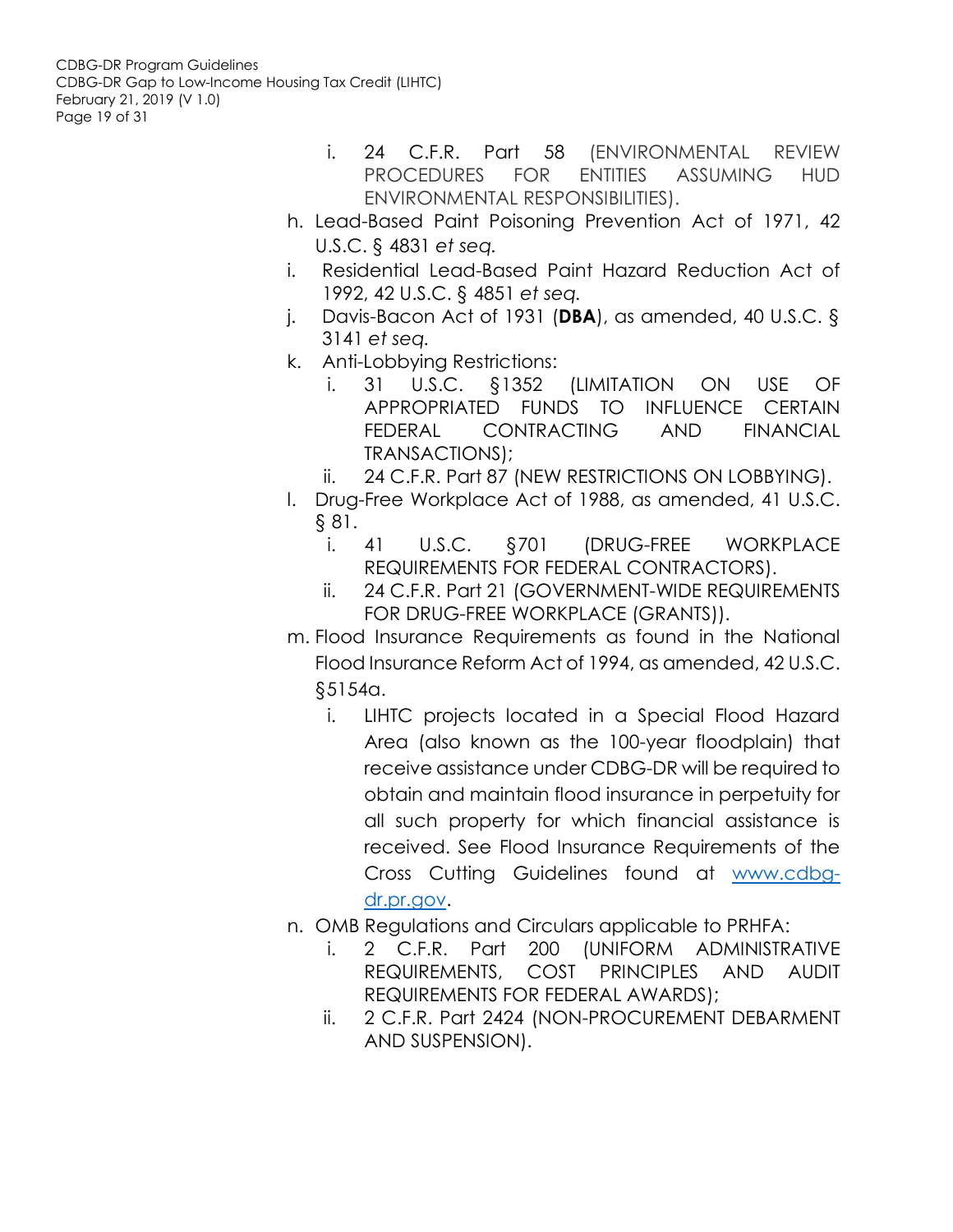CDBG-DR Program Guidelines CDBG-DR Gap to Low-Income Housing Tax Credit (LIHTC) February 21, 2019 (V 1.0) Page 20 of 31

## **7 Project Closeout**

Projects will be closed out through standard procedures. Though HUD record retention requirements generally apply to a period beginning three (3) years after closeout, PRHFA's compliance monitoring plan requires retention of records for at least six (6) years after the due date for filing the federal income tax return for that year. Additionally, records for the first year of the credit provided must be kept for at least six (6) years beyond the due date for filing the federal income tax return for the last year of the compliance period of the building.

As required by 83 FR 5844, records will also be safeguarded to demonstrate that the rents charged on the set-aside units are restricted and income-eligible households occupy the units for at least:

- 1. Fifteen (15) years for rehabilitation or reconstruction of multi-family rental projects with eight (8) or more units, or a Section 42 of the IRC extended use period; or
- 2. Twenty (20) years for new construction of multi-family rental projects with five (5) or more units, or a Section 42 of the IRC extended use period. See 26 U.S.C. § 42. on Low-income housing credit.

Authorized representatives of PRHFA will monitor projects assisted with CDBG-DR funding. As deemed necessary, PRDOH will provide oversight.

## **8 Exhibits**

Exhibit A: Responsibilitities of the Developer Exhibit B: Qualified Allocation Plan 2016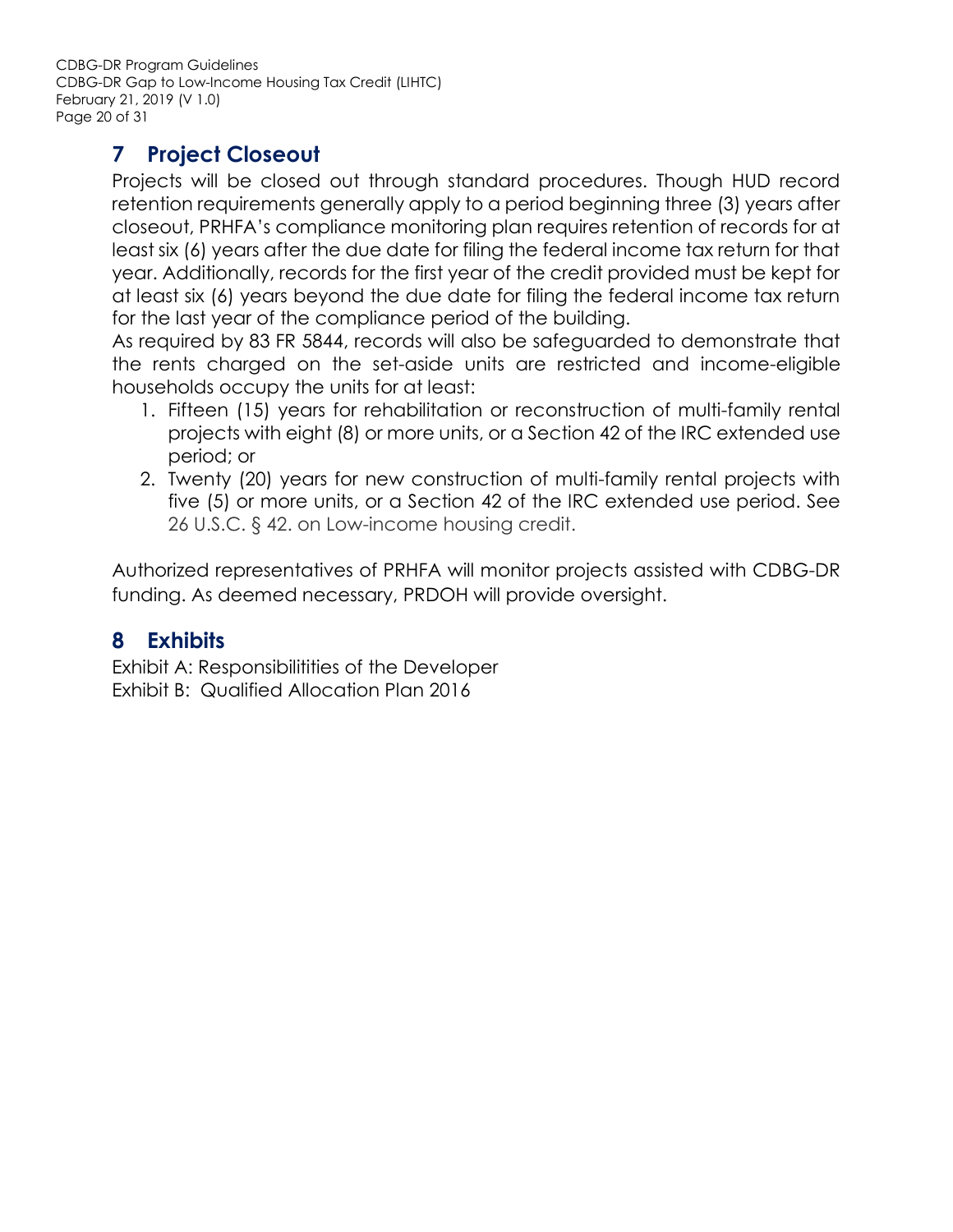## <span id="page-20-0"></span>**Exhibit A: Responsibilities of the Developer**

#### **I. Before Execution of the CDBG-DR Agreement**

- 1. As a condition of PRHFA to execute the CDBG-DR written agreement, the Developer shall file the following certificates (these documents shall form an integral part of the agreement):
	- a. Certificate of Filing of Income Tax Returns (Form SC 6088) for the past five (5) years;
	- b. Certificate of Debt (Form SC 6096) stating its tax status with the Puerto Rico Treasury Department;
	- c. Copy of Merchant (Wholesaler) Registry Certificate (Form SC 2918) issued by the Puerto Rico Treasury Department;
	- d. Certificate of Filing of Personal Property Tax Returns of the Municipal Revenue Collection Center (CRIM for its Spanish acronym);
	- e. CRIM Debt Certificate for All Concepts;
	- f. Certificate of Labor Department Registry as Employer and Debt for Unemployment and Disability Insurances;
	- g. Certificate of Labor Department Registry as Employer and Debt for Public Transporters Social Security Insurance;
	- h. Department of State Good Standing Certificate;
	- i. Department of State Certificate of Existence or Authorization to Do Business in Puerto Rico;
	- j. Certificate of Compliance for Employers issued by the Child Support Administration (ASUME for its Spanish acronym);

It is expressly acknowledged that if any of these certifications are incorrect for any cause attributable to Developer, PRHFA shall have just cause for terminating the agreement immediately, and Developer shall reimburse PRHFA any sums of money received under the agreement. If an error in any certification was caused solely by any governmental agency, then Developer shall only be required to submit a correct certification and pay any amounts due.

- 2. The items to be received and/or approved by PRHFA prior execution of the CDBG-DR written agreement shall be:
	- a. Current Financial Statements of the Developer, and the Contractor and such other financial data as PRHFA shall reasonably require;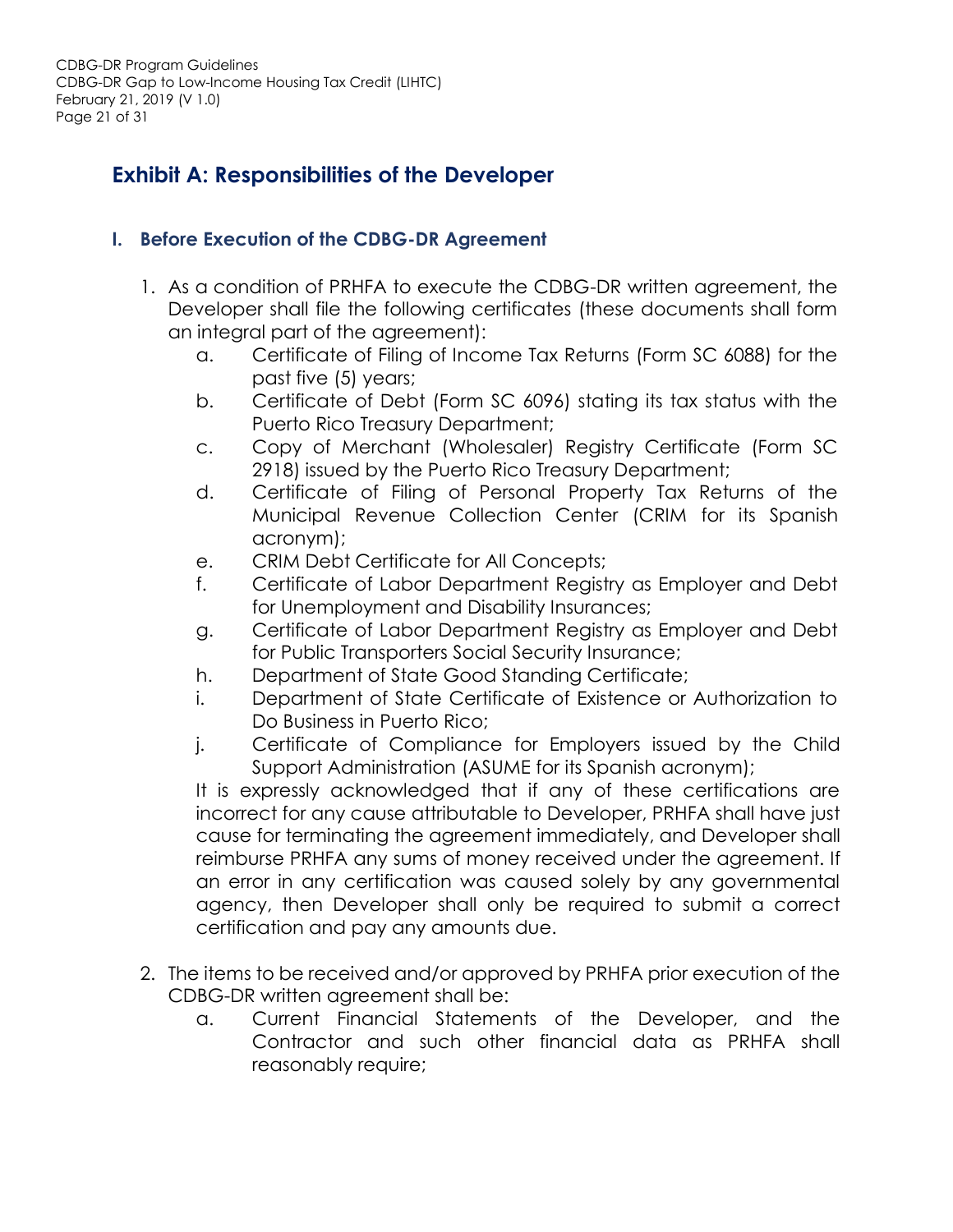CDBG-DR Program Guidelines CDBG-DR Gap to Low-Income Housing Tax Credit (LIHTC) February 21, 2019 (V 1.0) Page 22 of 31

- b. Advice from the PRHFA's Inspector to the effect that: (i) the Plans have been received and have been approved by all pertinent Governmental Authorities; (ii) the Improvements as shown by the Plans will comply with all applicable zoning and construction laws, ordinances and regulations; (iii) the Construction Contract is in effect and satisfactorily provides for the construction of the Improvements; (iv) all roads and utilities necessary for the full utilization of the Improvements for their intended purposes have been completed or are contemplated within the Improvements or the presently installed and proposed roads and utilities will be sufficient for the full utilization of the Improvements for their intended purpose; and (v) the construction of the Improvements theretofore performed, if any, was performed in accordance with the Plans and will be finished along with all necessary roads and utilities on or before the Construction Completion Date;
- c. Copy of the Construction Contract, certified by Developer to be true and complete, together with a copy of Developer's agreement with Developer's Architect so certified. The terms and conditions of such agreements must be acceptable to PRHFA;
- d. The Project Cost Statement;
- e. A requisition for the initial disbursement, together with the documents required to be submitted therewith;
- f. Evidence satisfactory to PRHFA that all taxes and other levies imposed upon the Premises or on Developer's Interest in the Premises and/or Improvements are fully paid and current;
- g. A progress schedule showing the interval of time over which each item of Direct Cost and Indirect Cost is projected to be incurred and paid and a breakdown of all Direct Costs to be incurred for the construction of the Improvements;
- h. A copy of the public instrument (deed, lease agreement, sales contract, option agreement, among others) relating to Developer's acquisition of Developer's Interest in the Premises and all documents related therewith;
- i. A report by the PRHFA's Inspector to PRHFA indicating that the Direct Costs, as disclosed by Developer to PRHFA, have been estimated on a reasonably accurate basis;
- j. Evidence acceptable to the PRHFA that all conditions imposed upon Developer by its LIHTC-Operating Agreement as of the date of the Initial Advance with respect to making the capital contributions have been complied with to the extent applicable.
- k. Approved Request for Release of Funds (**RROF**) and Finding of No Significant Impact (**FONSI**), if applicable.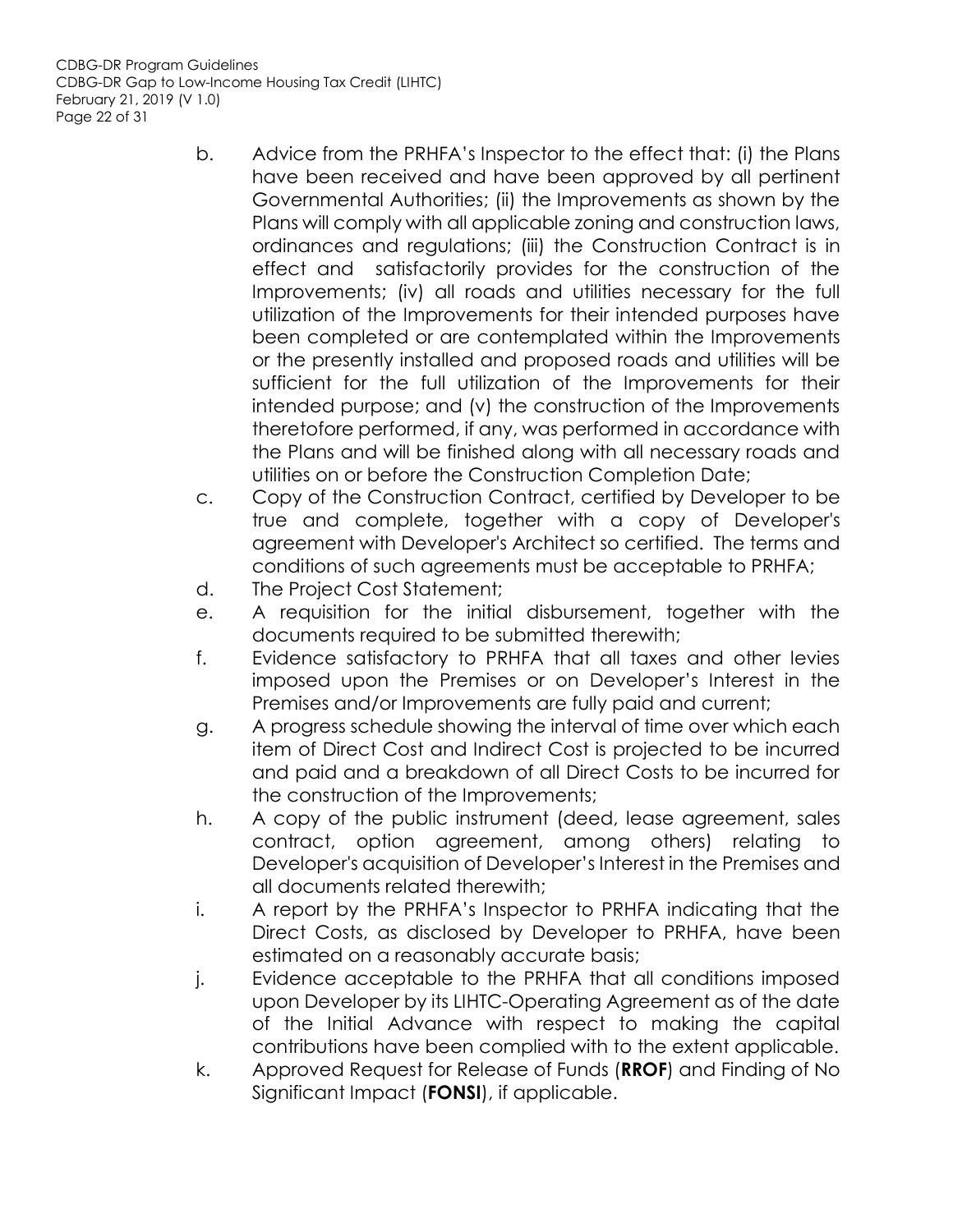- 3. The items to be received and reviewed by the PRHFA's Inspector prior to execution of the agreement shall be:
	- a. Copies of a soil-engineer's report prepared by a firm acceptable to the PRHFA, which in all instances shall be certified by the same party who conducted the inspection, a site plan (showing all necessary approvals, utility connections and site improvements) and the Plans;
	- b. Copies of the items required by paragraphs (d), (e), (f), (h), (i) and (l) of item 2 hereof and by paragraphs (c), (d), (e) and (f) of item 4 hereof;
	- c. Copies of any inspection and test records and reports made by or for Developer's Architects;
	- d. Copies of all documents listed as exceptions to title in the title policy required by paragraph (b) of item 4 hereof; and
	- e. A construction schedule for the Improvements.
- 4. The items to be received and reviewed, on PRHFA's behalf, by PRHFA's Counsel prior to execution of the agreement shall be:
	- a. The Loan Documents and any other document reasonably required by PRHFA;
	- b. Paid title insurance policy in the amount of the Mortgage, in form approved by PRHFA, issued by the Title Insurer, which shall insure the Mortgage to be a valid first lien on the Mortgaged Property, free and clear of all defects, liens, claims and encumbrances except those previously approved in writing by PRHFA, and which shall contain a reference to a survey, but no survey exceptions, except those theretofore approved in writing by PRHFA;
	- c. Copies of any and all authorizations including plot plan and subdivision approvals, zoning variances, sewer, building, flood and all other permits required by Governmental Authorities for the construction, use, occupancy and operation of the Premises and/or Improvements for the purposes contemplated by the Plans in accordance with all applicable building, environmental, ecological, landmark, flood, subdivision and zoning codes, laws, ordinances and regulations;
	- d. Agreements from Developer's Architects and the Contractors in form and substance acceptable to PRHFA's Counsel;
	- e. A survey of the Premises certified by a civil engineer or surveyor acceptable to PRHFA and the Title Insurer showing: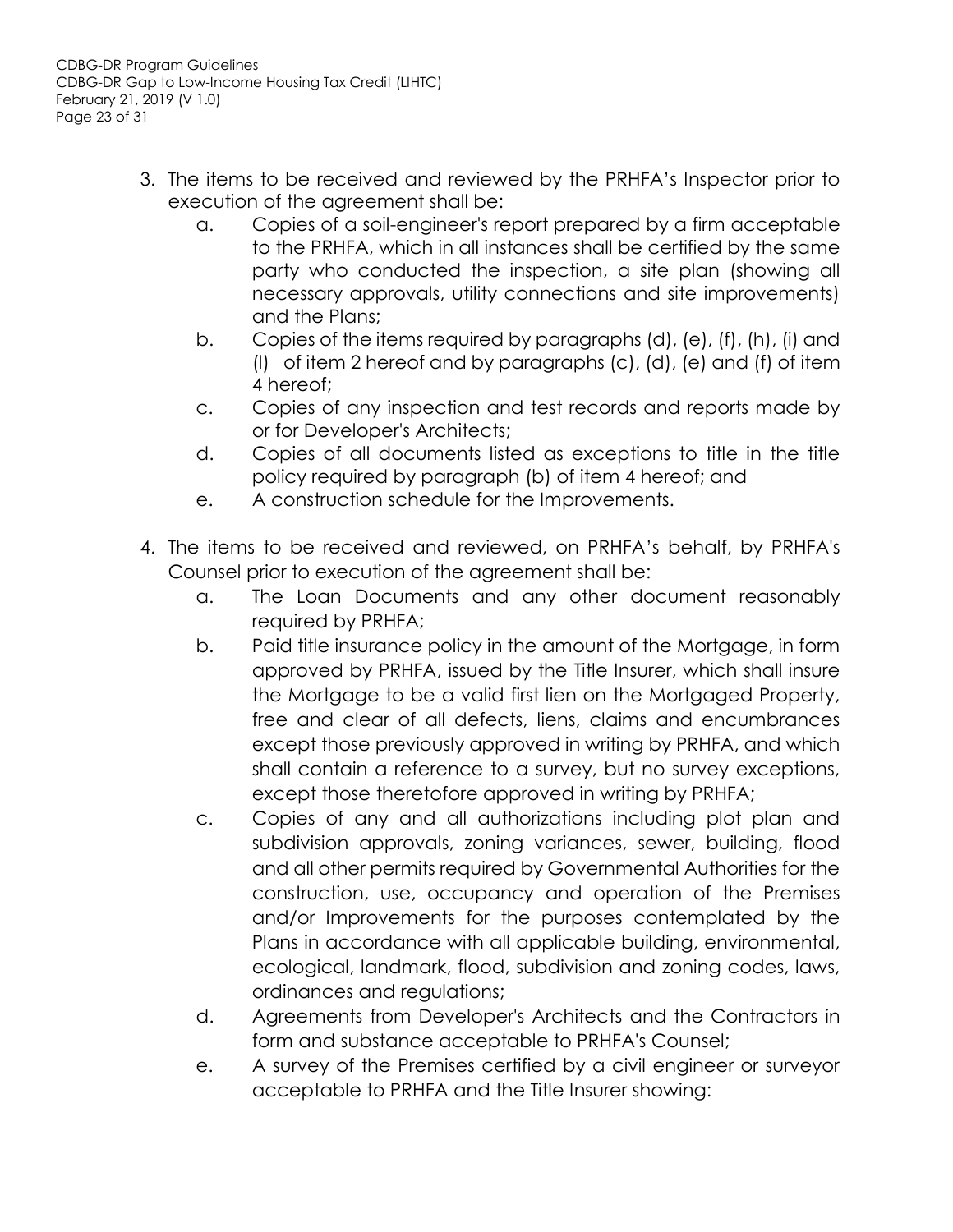CDBG-DR Program Guidelines CDBG-DR Gap to Low-Income Housing Tax Credit (LIHTC) February 21, 2019 (V 1.0) Page 24 of 31

- i. The location of the perimeter of the Premises by courses and distances;
- ii. All easements, rights-of-way, and utility lines referred to in the title policy required by the agreement or which actually service or cross the Premises;
- iii. The lines of the streets abutting the Premises and the width thereof, and any established building lines;
- iv. Encroachments and the extent thereof upon the Premises;
- v. The Improvements to the extent constructed, and the relationship of the Improvements by distances to the perimeter of the Premises, established building lines and street lines; and
- vi. If the Premises are described as being on a filed map, a legend relating the survey to said map;
- f. Endorsements from local utility companies or Governmental Authorities including the U.S. Environmental Protection Agency, where applicable, stating that electric power, sanitary and storm sewer and water facilities and all other utilities will be available to and servicing the Premises upon completion of construction of the Improvements;
- g. Copy of the operating agreement of the Developer, as amended, and a copy of the organization documents of the Managing Member of the Developer, and the appropriate legal authorizations of Developer issued by agencies of the Commonwealth of Puerto Rico and/or the state of incorporation (to the extent required); and
- h. An opinion of Developer's counsel covering, among other matters, the organization and existence of Developer, the power of Developer to enter into the Loan Documents and to perform all transactions contemplated by the agreements referred to therein, and the due execution, validity and enforceability of the Loan Documents, Note(s), Security Agreement and all other documents and instruments pertaining to the Loan.

#### **II. After Execution of the Agreement, but Prior to Initial Disbursement**

1. Payment and performance bonds and labor and materials payment bonds, each for penal sums equal to the amount of the Construction Contract, and a Wage Payment Bond for 20% of such amount, or as otherwise provided by law, each naming PRHFA as co-obligee, with a company having a rating of A or better and a financial size of V or better with Best Rating Service and acceptable to PRHFA, the Workman's Compensation Fund and other insurance policies (together with evidence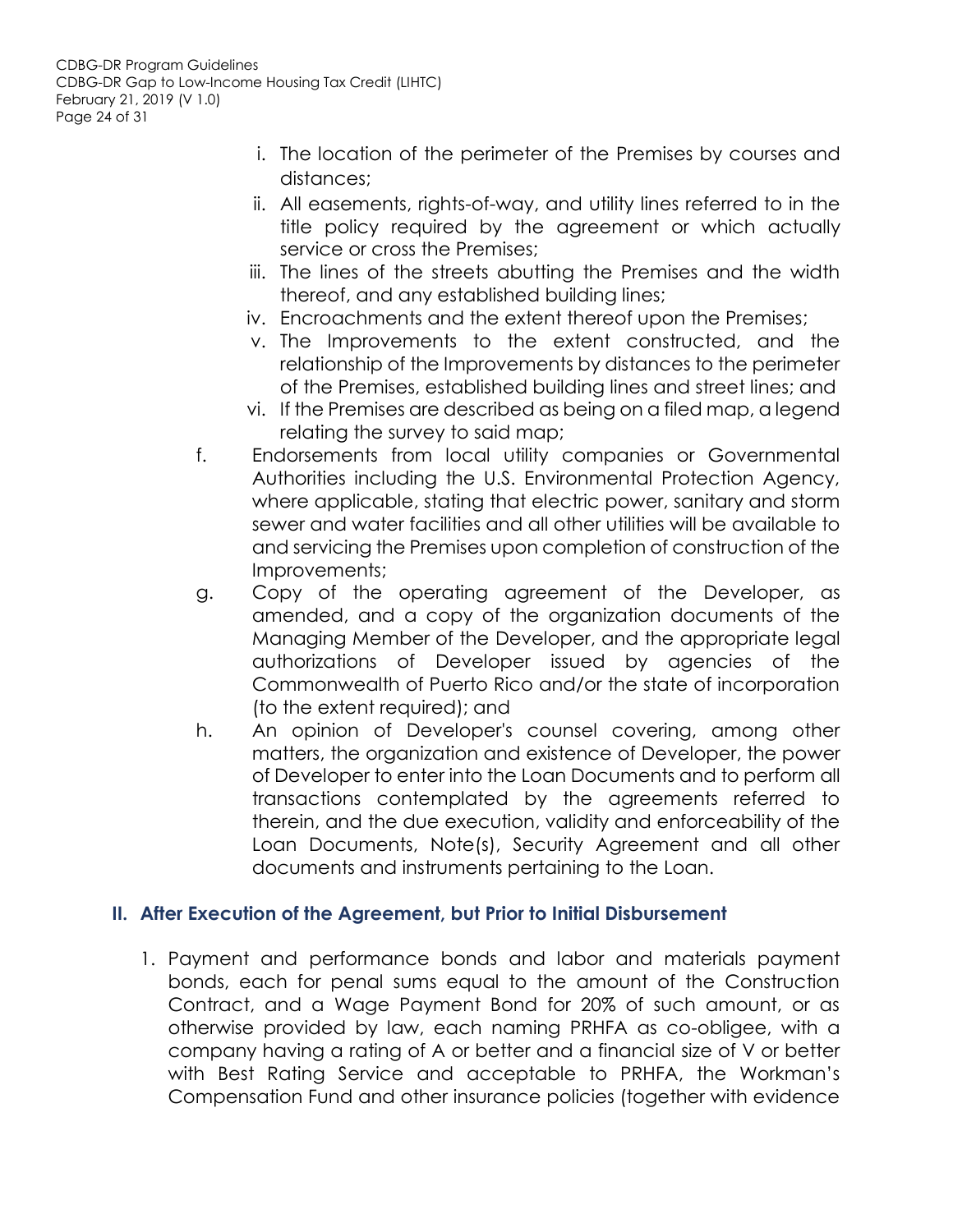CDBG-DR Program Guidelines CDBG-DR Gap to Low-Income Housing Tax Credit (LIHTC) February 21, 2019 (V 1.0) Page 25 of 31

> of the payment of premiums) required hereunder and/or under any other Loan Document, and all documents related to construction, including without limitation, the Construction Contract, and agreements with and from the Contractor and Developer's Architect.

#### **III. After the Agreement**

- 1. Promptly comply with all applicable laws, ordinances, orders, rules, statutes and regulations of Governmental Authorities and promptly furnish PRHFA with reports of any official investigations made by Governmental Authorities and any claims of violations thereof received by Developer.
- 2. Allow PRHFA, its representatives and the PRHFA's Inspector, during normal business hours, to enter upon the Premises, inspect the Improvements and all materials to be used in the construction thereof and examine all detailed plans and shop drawings which are or may be kept at the construction site; cooperate and cause the Contractor to cooperate with PRHFA's Inspector.
- 3. Pay all Direct Costs and Indirect Costs and expenses required for completion of the Improvements and the satisfaction of the conditions of the agreement, including without limitation:
	- a. All document and stamp taxes, recording and filing expenses and fees, in connection with the transactions contemplated hereby,
	- b. All taxes, insurance premiums, liens, security interests or other claims or charges against the Premises, Developer's Interest in the Premises or Improvements; and
	- c. All costs of completion of the work to be performed by Developer in space to be occupied in the Improvements (including public space outside the property boundaries) to permit the lawful occupancy thereof for the purposes contemplated by the agreement.
- 4. Commence construction no later than **forty five (45) days** from the execution of the CDBG-DR Agreement; cause the construction thus begun to be prosecuted with diligence and continuity in a good and workmanlike manner in accordance with the Plans except during the existence of delays -for not more than **sixty (60) days**- caused by events beyond Developer's control; use only materials, fixtures, furnishings and equipment in connection with construction of the Improvements that are not used or obsolete; and complete construction of the Improvements, and the installation of all necessary roads and utilities, in accordance with the Plans,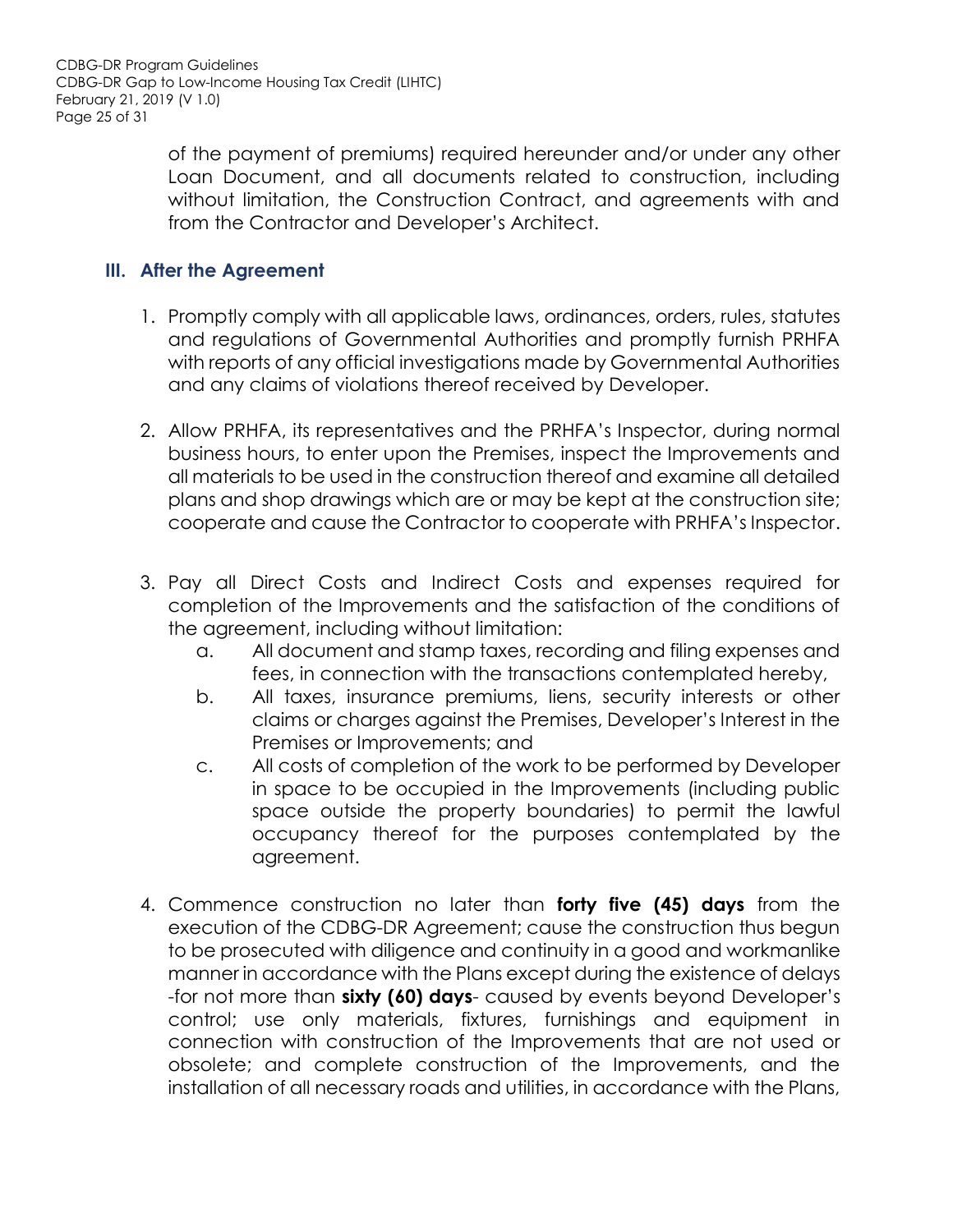on or before the Construction Completion Date, as the same may be extended under the Construction Contract, and as consented to by PRHFA, free and clear of defects and liens or claims for liens;

- a. In the event the Developer is determined to have engaged in any proscribed conduct or otherwise is in default as to any applicable term, condition, or requirement of the CDBG-DR Agreement, at any time following the execution of the CDBG-DR Agreement, PRHFA may impose sanctions against the Developer for any such default, as per Art. XII, Section 2(a) of the Procurement Manual and Contract Requirements for CDBG-DR6; 2 C.F.R. §200.326 (Contract Provisions) and 24 C.F.R. §570.489(g) (Program Administrative Requirements);
- b. If the Developer fails to comply with federal statutes, regulations or the terms and conditions of the CDBG-DR Agreement, PRHFA may take one or more of the following actions:
	- i. Temporarily withhold cash payments pending correction of the deficiency by the Developer.
	- ii. Disallow all or part of the cost of the activity or action not in compliance.
	- iii. Initiate suspension or debarment proceedings as authorized under 2 C.F.R. Part 180 (OMB GUIDELINES TO AGENCIES ON GOVERNMENTWIDE DEBARMENT AND SUSPENSION (NONPROCUREMENT)).
	- iv. Withhold further Federal awards for the project or program.
	- v. Take other remedies that may be legally available.
- c. Developer will be subject to liquidated damages as related to their timeframes of performance under the Program. Timeframes of performance will be established in the CDBG-DR Agreement. Developers shall pay to PRHFA, as liquidated damages, the amounts set forth on the CDBG-DR Agreement for each calendar day that the completion of works is late until deemed in compliance. Said sums, in view of the difficulty of accurately ascertaining the loss that PRHFA will suffer because of delay in the completion works requested, will be fixed as the liquidated damages that PRHFA will suffer because of such delay.
- 5. Promptly following the execution of the Agreement, at PRHFA's request, place a sign on the Premises at a location reasonably satisfactory to PRHFA indicating, and otherwise conforming to PRHFA's sign specifications, and conforming to all applicable laws and regulations.

l

<sup>6</sup> This Manual can be found at [www.cdbg-dr.pr.gov.](http://www.cdbg-dr.pr.gov/)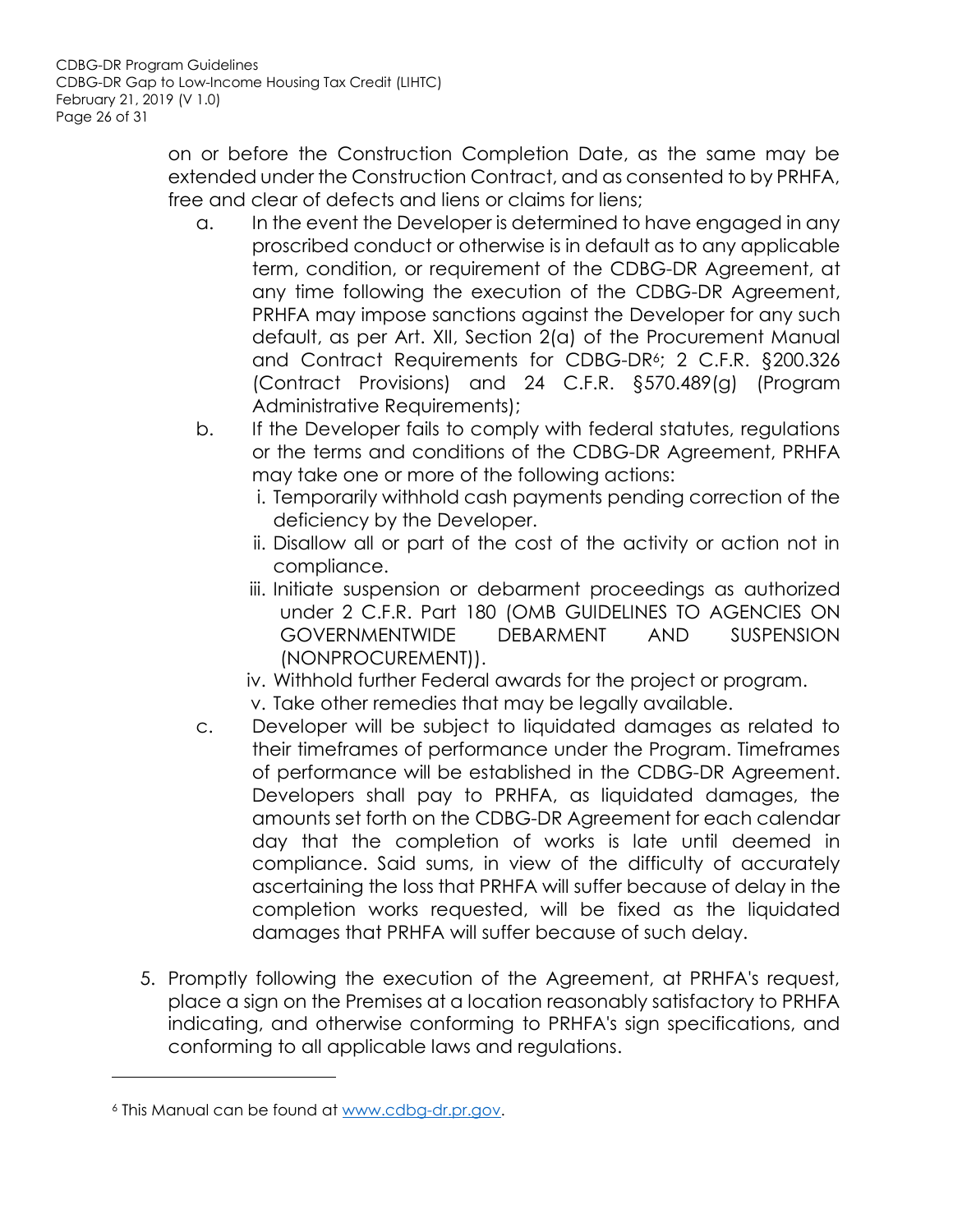- 6. Obtain, maintain, preserve and renew all rights, powers, licenses, permits, privileges and franchises necessary for the proper conduction of the business of Developer and the construction of the Improvements.
- 7. Indemnify, defend and hold PRHFA and PRDOH harmless from all losses, liabilities, costs, expenses (including reasonable attorneys' fees) that PRHFA and PRDOH may suffer as a result of any claims or suits brought by any broker, finder, agent or similar entity claiming through or as a result of dealings with Developer relative to the acquisition of Developer's Interest in the Premises or in connection with the execution hereof or the consummation of the transactions contemplated hereby and Developer's obligations herein shall survive the expiration or termination of the agreement and the payment of the Loan.
- 8. If requested by PRHFA, deliver to PRHFA or the PRHFA's Inspector copies of all contracts, bills of sale, statements, receipted vouchers or agreements under which Developer claims title to any materials, fixtures or articles incorporated in the Improvements or subject to the lien of the Mortgage or under which it has incurred costs for which it is entitled to CDBG-DR funds, and deliver to PRHFA such other data or documents in connection with the Improvements as PRHFA may from time to time reasonably request.
- 9. Upon demand of PRHFA or the PRHFA's Inspector, correct any defects (including structural) in the Improvements or any departures from the Plans not approved by PRHFA.
- 10.Not permit the performance of any work pursuant to Change Orders or amendments to the Plans until PRHFA and the PRHFA's Inspector shall have given specific written approval thereof; it being understood that approval of any amended Plan or Change Order will not obligate PRHFA to increase the amount of CDBG-DR funding on account of any such amended Plan or Change Order, provided however that PRHFA in its sole but reasonable discretion, may disburse funds from the Contingency line item, subject however to prior notice to the company issuing the payment and performance Bonds, and the increase in the coverage of said Bonds. Developer shall be solely responsible for any additional amounts not contemplated in the original construction costs.
- 11.Require covenants from the Contractor to the same effect as the covenant made by Developer in the immediately preceding paragraph; use its best efforts to provide in the Construction Contract: (i) that the Contractor will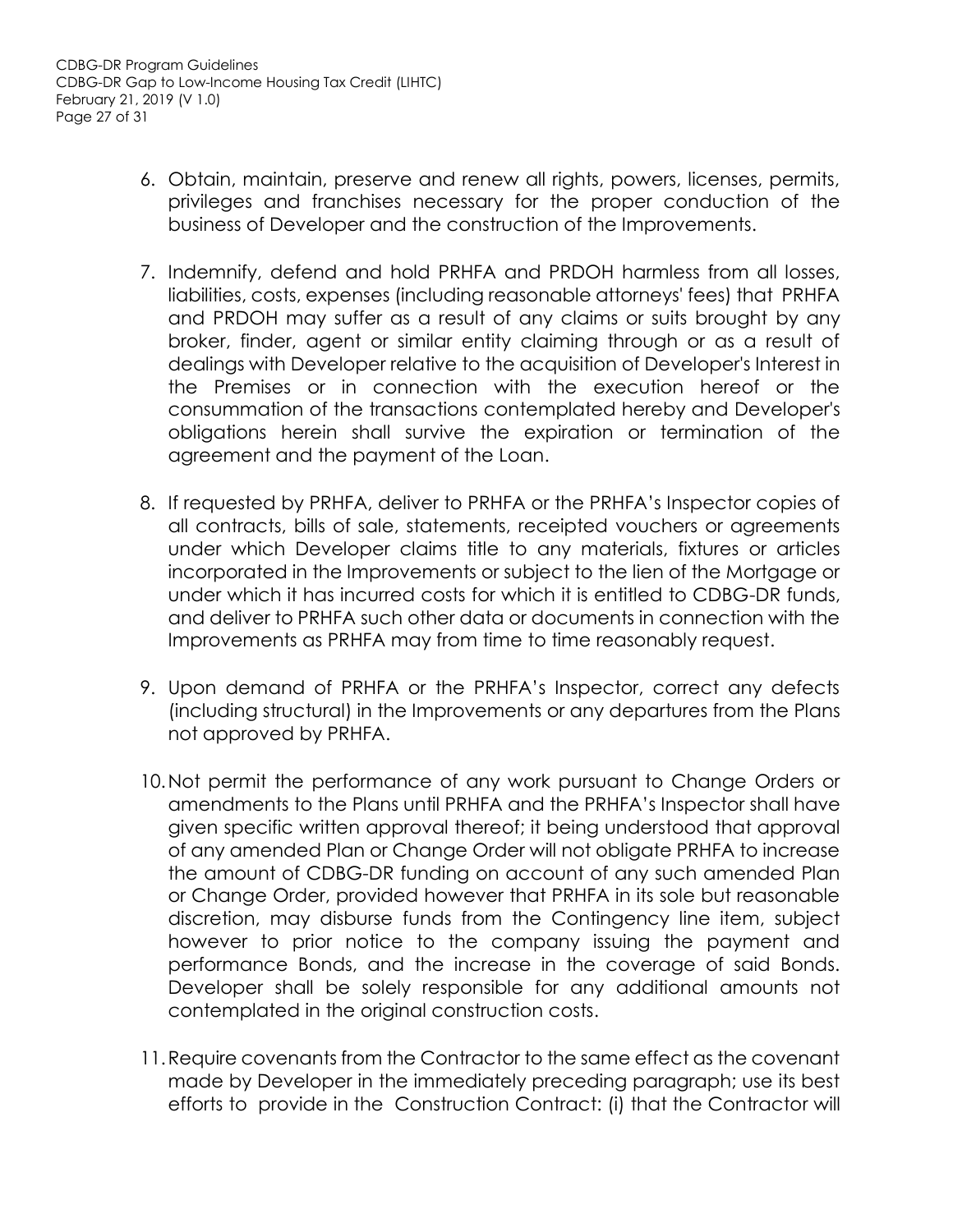deliver to PRHFA copies of all major subcontracts, Change Orders, and any other contract, purchase order, or subcontract covering labor, materials, equipment or furnishings to or for the Improvements, and the names of all persons with whom the Contractor contracts for the construction of the Improvements or the furnishings of labor or materials therefore and (ii) that Developer acknowledges that 10% from each construction payment will be withheld and that said retainage will be paid subject to the terms of the Agreement, the Bonds, and the Construction Contract. All such subcontractors to be utilized by the Contractor in the development and construction of the Improvements shall be reasonably acceptable to PRHFA.

- 12.Employ suitable means to protect from theft or vandalism all portions of the Improvements and all tools and building materials stored in the Premises.
- 13. Comply with all restrictions, covenants and easements affecting the Premises, Developer's Interest in the Premises, or the Improvements and cause the satisfaction of all material conditions of the agreement.
- 14.Promptly notify PRHFA of any claim, suit, proceeding or matter brought against, or to the knowledge of Developer, which if adversely determined or otherwise would have a material adverse effect upon the Premises, Developer's Interest in the Premises, the Improvements, or financial condition or business affairs of Developer.
- 15.Maintain the Premises, Developer's Interest in the Premises, and the Improvements free and clear of any and all liens, charges, claims, defects and encumbrances except the Mortgage, PRHFA's restrictive covenants, and such others as shall have been previously approved in writing by PRHFA.
- 16.Pay and discharge all taxes, assessments and governmental charges and levies imposed upon it or upon its income or profits, or upon any property belonging to it, on or prior to the date in which penalties attached thereto, provided that Developer shall not be required to pay any such tax, assessment, charge, levy or claim, the payment of which is being contested in good faith, by the proper proceeding and such non-payment will not create a lien on the Premises, on Developer's Interest in the Premises, or the Improvements.
- 17.Until the Date of conversion to permanent financing, submit monthly reports to PRHFA indicating the state of completion of the Improvements, the costs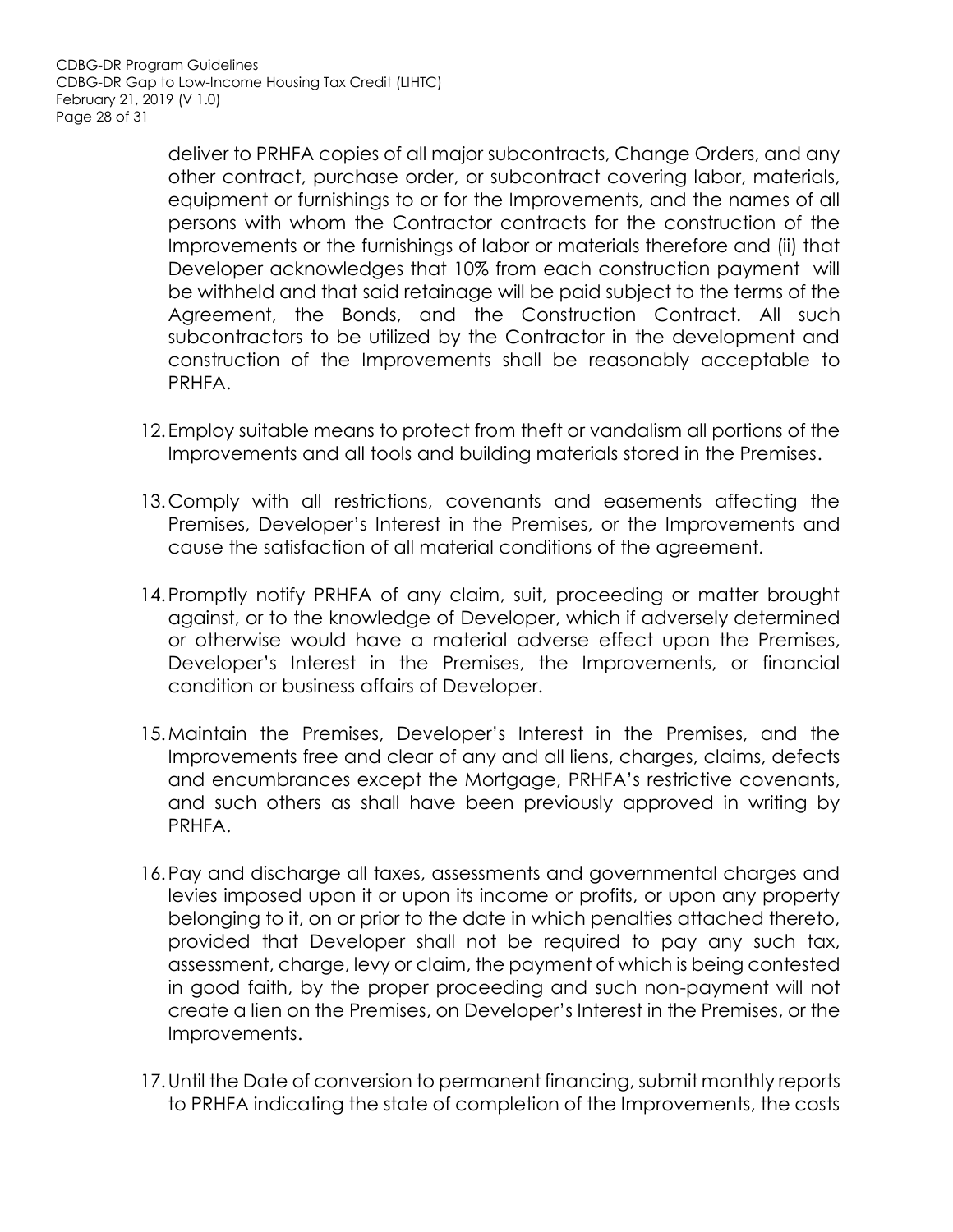of said Improvements compared to estimates, and such other information as PRHFA may reasonably request, which reports shall be in form and substance reasonably acceptable to PRHFA.

- 18.Promptly supply PRHFA with such information and authorizations concerning its affairs and property as PRHFA may reasonably request from time to time hereinafter, including visiting its properties and discussions with officers.
- 19.Maintain a standard and modern system of accounting of its dealings and business affairs in accordance with generally accepted accounting principles, and permit PRHFA or any of its agents or representatives to have access to and to examine all of its books and records at any time or times hereafter during business hours and copy from any and all of said books and records; cause its books to be audited annually by a reputable accounting firm licensed in Puerto Rico.
- 20.Furnish PRHFA: (i) within **one hundred twenty (120) days** after the end of its fiscal year, audited Financial Statements of Developer without any qualification or exception reasonably deemed material by PRHFA, and (ii) as often as may be reasonably requested by PRHFA, but not more than once monthly, unaudited Financial Statements of Developer signed by its Managing Member.
- 21.Upon request of PRHFA, the Developer may need to execute, deliver, obtain and furnish -at their own expense- such documents as may be necessary:
	- a. to perfect and maintain the Mortgage and the pledge and security interest hereunder and the other Loan Documents; and to
	- b. fully consummate the transactions contemplated under the agreement, and maintain the principal amount of the Mortgage and the additional credits thereunder in amounts -which in the sole, but reasonable, discretion of PRHFA- will fully secure the payment and performance of all indebtedness, liabilities and obligations under the agreement and the other Loan Documents.

#### **IV. After Construction Completion Amounts Retained by Developer from the Contractor**

1. The amounts retained or held back from the Contractor in accordance with the terms of the Construction Contract, shall only be paid by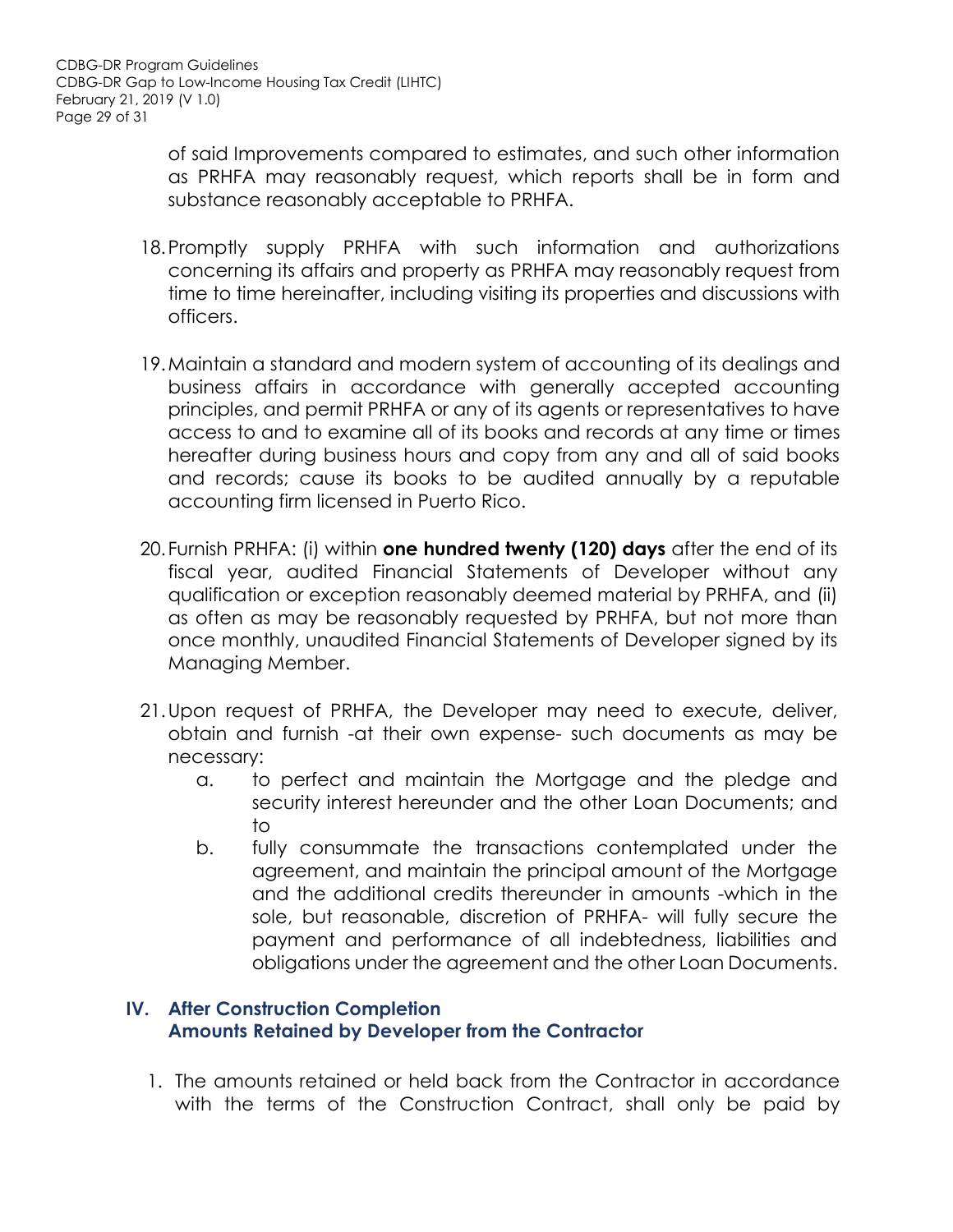Developer to the Contractor upon compliance with the agreement, the Construction Contract and the Bonds. To that effect, the amount retained from the Contractor under the Construction Contract for the Improvements as set forth in the Project Cost Statement, will be released to the Contractor upon receiving the Use Permit ("Permiso de Uso") for the Improvements and the release from the bonding company that issued the Bonds, in addition to the following:

- c. Advice from the PRHFA's Inspector to the effect that construction of the Improvements has been completed, and any necessary utilities and roads have been finished and made available for use, substantially in accordance with the Plans and that PRHFA's Inspector has received satisfactory evidence of the approval and issuance of permits by all Governmental Authorities of the Improvements in their entirety for permanent occupancy, and of the contemplated uses thereof, to the extent any such approval is a condition of the lawful use and occupancy thereof;
- d. If requested by PRHFA, a current final "as built" or "completion" survey of the Premises, certified to PRHFA and the Title Insurer, showing the completed Improvements;
- e. Architect's certificate, confirming that the Improvements have been completed substantially in accordance with the Plans and acknowledging payment in full for the Architect's services;
- f. Developer's certificate, accepting as completed the Improvements;
- g. Final releases of payment from all persons who supplied material services, labor or materials for the Improvements and certificates from the Contractor and the sub-contractors acknowledging such payments, including an affidavit; and
- h. Such other evidence or documents as PRHFA may deem reasonably necessary.